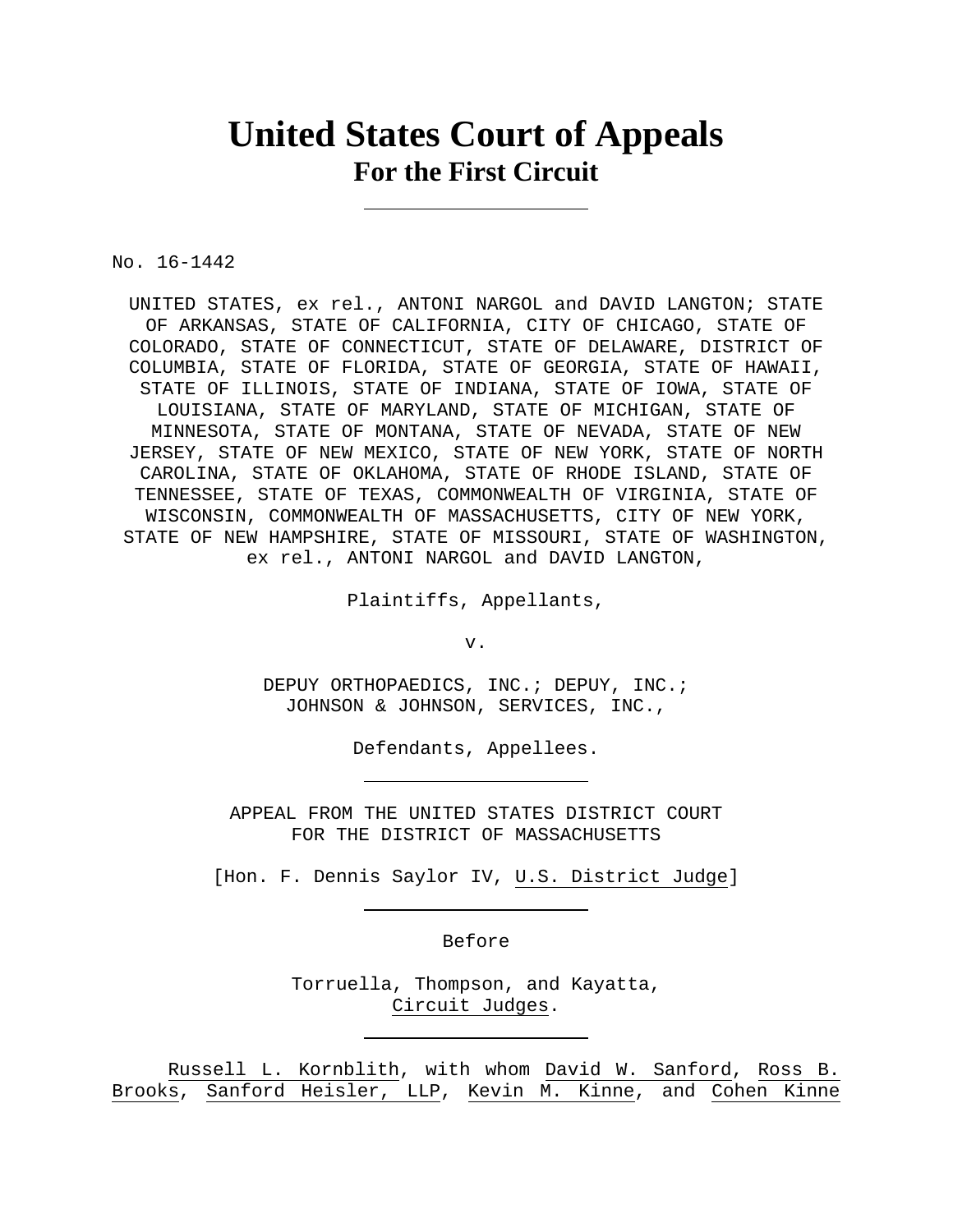Valicenti & Cook, LLP, were on brief, for appellants. Mark D. Seltzer, with whom D. Danielle Pelot, Hannah R. Bornstein, and Nixon Peabody LLP were on brief, for appellees.

July 26, 2017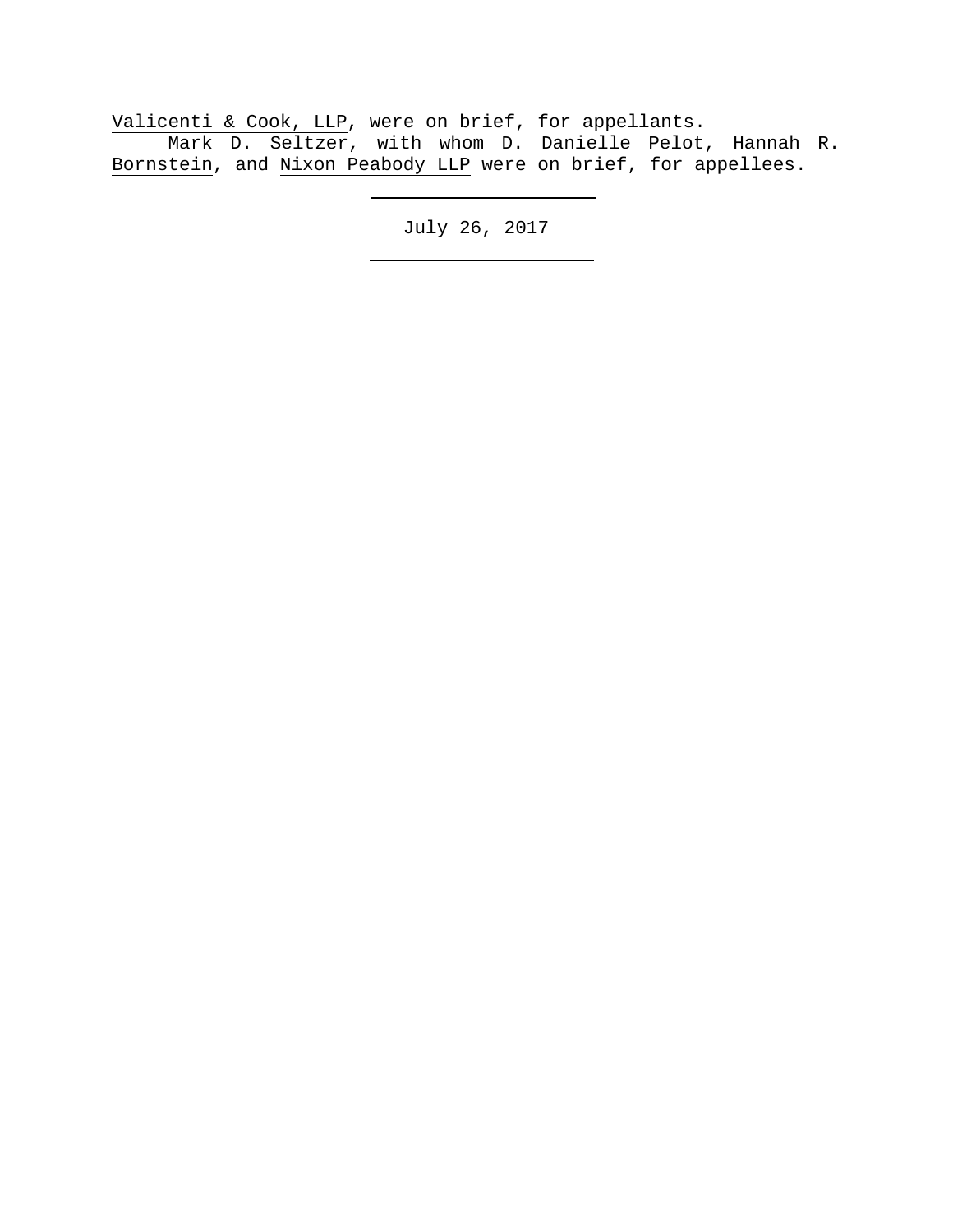**KAYATTA**, **Circuit Judge**. In this action brought by two private individuals under the False Claims Act ("FCA"), 31 U.S.C. § 3729, and various state analogues, we review de novo the dismissal of a complaint under Federal Rules of Civil Procedure  $9(b)$  and  $12(b)(6)$ . Applying and extending our holding in United States ex rel. D'Agostino v. ev3, Inc., 845 F.3d 1 (1st Cir. 2016), we affirm the dismissal of the complaint to the extent it relies on the alleged falsity of statements made by the product manufacturer in securing approval from the U.S. Food and Drug Administration ("FDA") to market a hip-replacement device. At the same time, we reverse the district court's dismissal of the complaint to the extent it rests on allegations that the manufacturer palmed off latently defective versions of its FDAapproved product on unsuspecting doctors who sought government reimbursement for the defective products.

## **I. Background**

Doctors Antoni Nargol and Robert Langton (together, "Relators") claim to be experts in hip-replacement techniques and devices. They brought this qui tam suit in May 2012 against DePuy Orthopaedics, Inc., DePuy, Inc., and Johnson & Johnson Services, Inc. (collectively, "DePuy") and filed an amended complaint under seal in November 2013. As in all other qui tam actions under the FCA, see Vt. Agency of Nat. Res. v. United States ex rel. Stevens, 529 U.S. 765, 769 (2000), the U.S. Department of Justice was given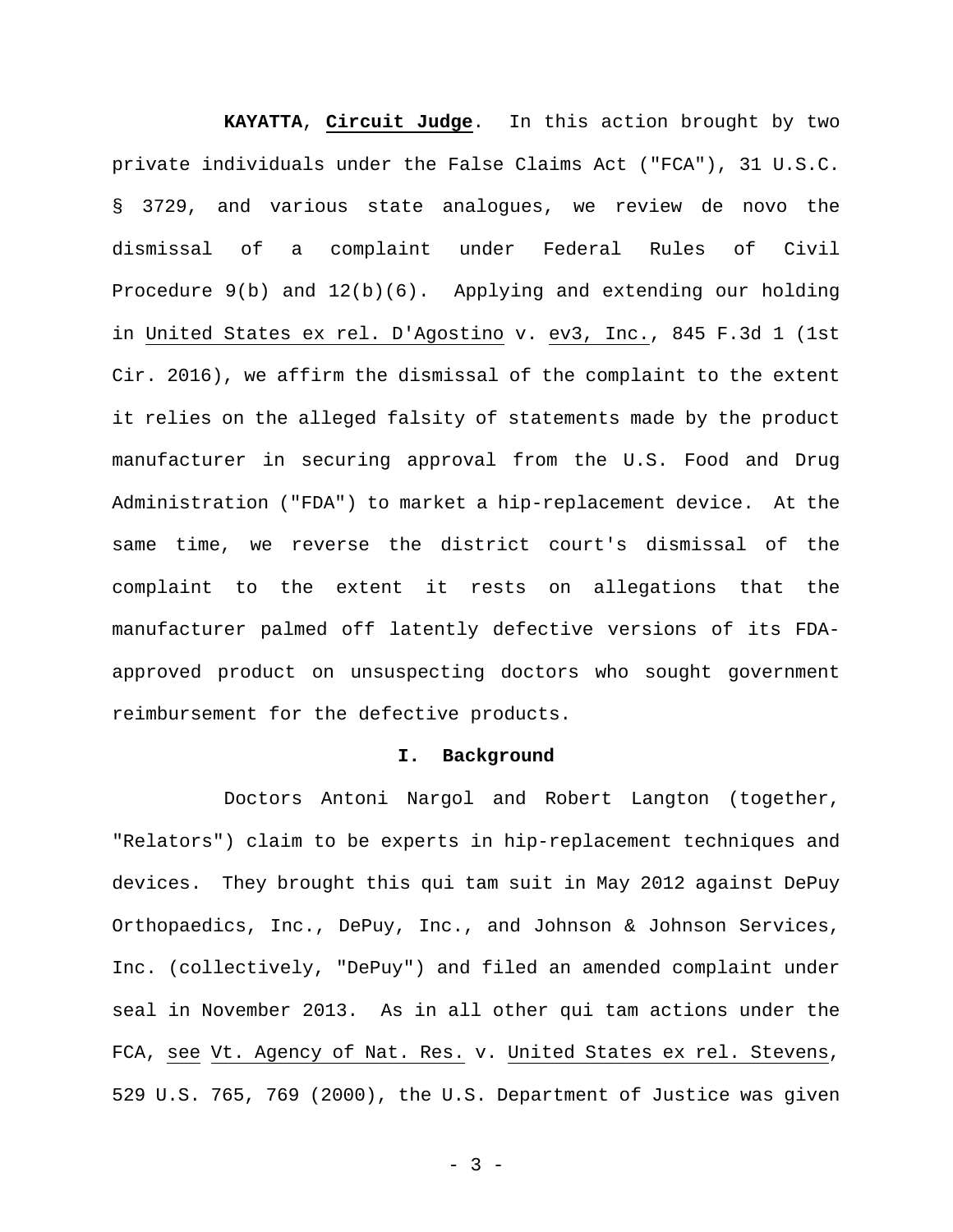time to conduct an investigation to determine whether the United States would intervene. In July 2014, it declined to do so. Relators then filed a second amended complaint (for our purposes, the "complaint") in May 2015. This is the complaint we now review, because it was the one the district court found lacking and dismissed with prejudice. Quite unhelpfully, it is 168 pages long and contains over 800 paragraphs of allegations, from which we distill the following:

Total hip replacement surgery involves replacing the bone components of the joint--the ball-like femoral head and the cup-like acetabulum--with artificial substitutes. In addition, a standard prosthetic hip replaces the bit of femur directly below the femoral head with an artificial "femoral stem," the top of which is connected to a "trunnion" that inserts into a "taper" in the artificial head (this union is known as the "taper trunnion" or the "taper junction"). Hip replacements also typically include liners that form a buffer between the artificial cup and the artificial head. The particular hip-replacement device at issue on this appeal is a so-called metal-on-metal ("MoM") device employing a metal artificial acetabular cup and a metal artificial femoral head. DePuy marketed the device under its "Pinnacle" product line. We will use the name "Pinnacle MoM device" to refer to this device, as distinguished from other DePuy hip-replacement devices.

- 4 -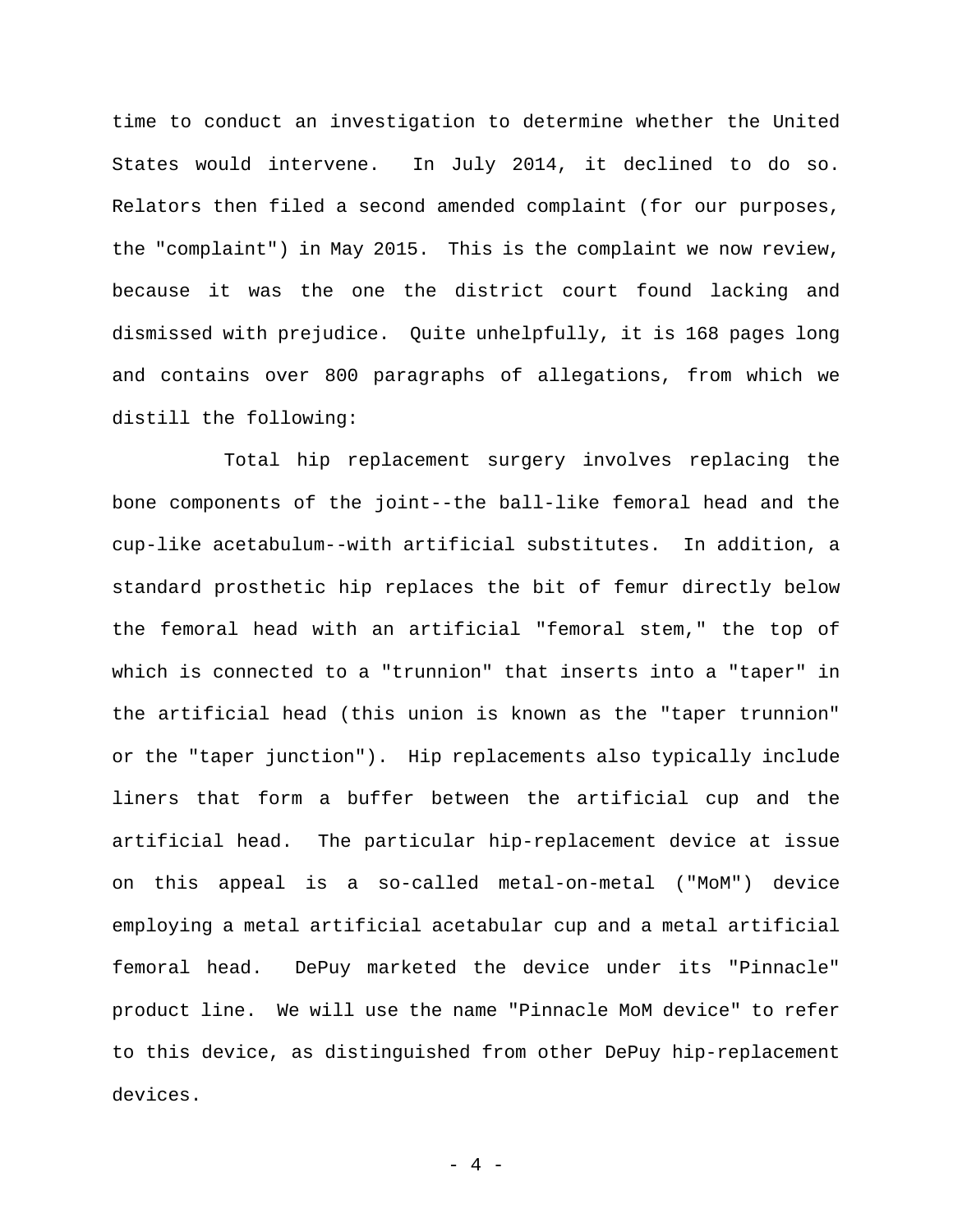To ensure that hip-replacement devices work properly and do not unexpectedly degrade over time, all of the components must be carefully designed and manufactured to be consistently and correctly sized, shaped, and smoothed. This is especially true for MoM devices because any time two metal components of an MoM device put pressure on or rub against one another, tiny metal shavings can make their way into the recipient's bloodstream, causing pain and Adverse Response to Metal Debris (ARMD), a softtissue reaction similar to a tumor, and requiring medical treatment or "revision" surgery (a surgery in which a hip-replacement device must itself be replaced). Friction between components of an MoM device can also cause the artificial cup to prematurely loosen, and can cause the device to corrode, leading to the same type of pain and difficulty walking that gave rise to the need for hip arthroplasty in the first place.

In December 2000, DePuy received FDA approval under section 510(k) of the Federal Food, Drug, and Cosmetic Act, 21 U.S.C. § 360e(b)(1)(B)(ii), to market and sell the Pinnacle MoM device. Ordinarily, a medical device like the Pinnacle MoM device would be required to undergo an extensive premarket approval process. The Pinnacle MoM device, however, was approved by way of a different, less arduous process because DePuy represented to the FDA that the Pinnacle MoM device was "substantially equivalent" to the "ASR," an earlier MoM hip-replacement device for which DePuy

- 5 -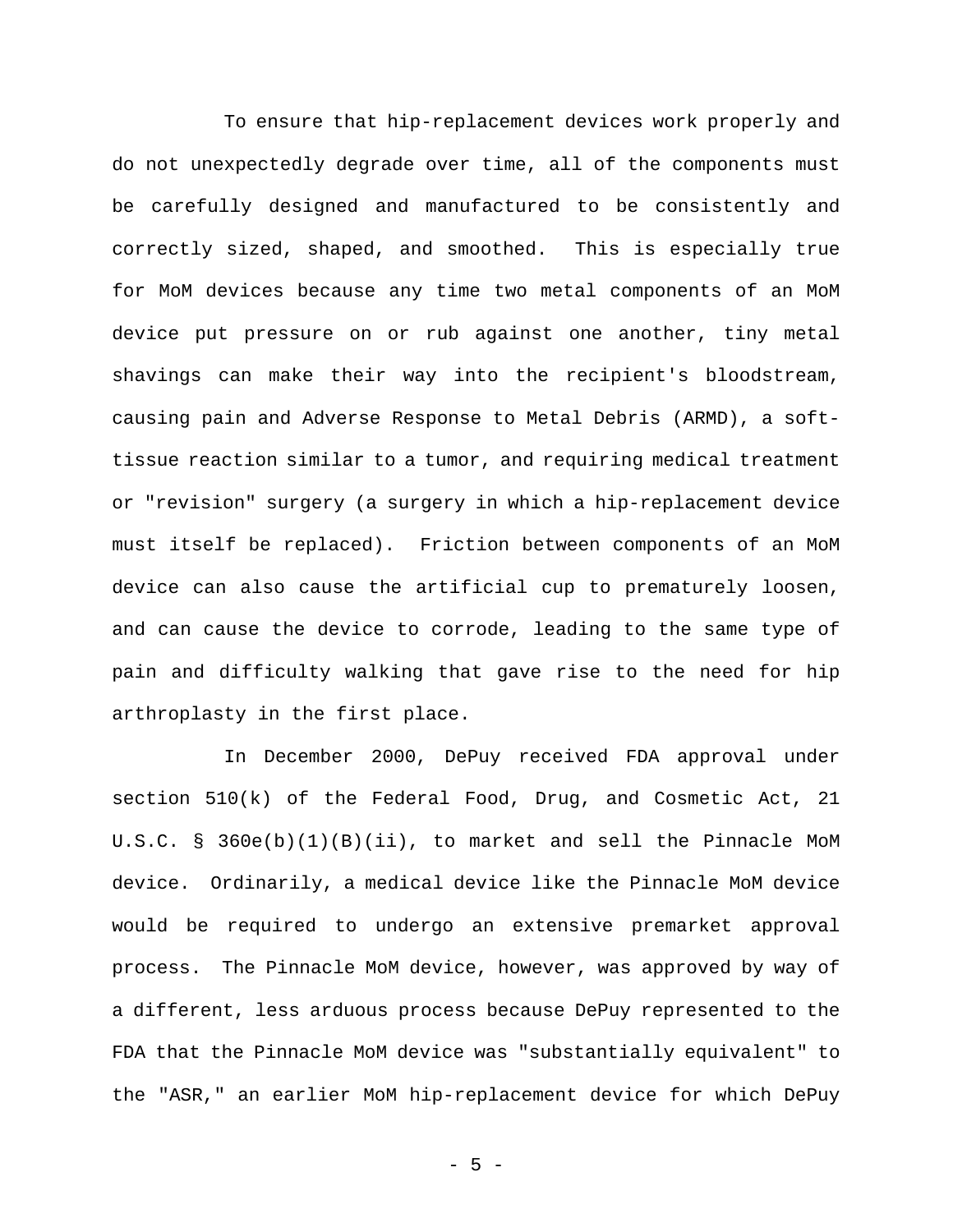had previously received premarket approval. Although Relators describe both the ASR and the Pinnacle MoM device throughout their complaint, only the Pinnacle MoM device is at issue in this case.

Relators allege two types of fraud in DePuy's marketing of the Pinnacle MoM device. First, Relators allege that DePuy made a series of false statements to the FDA and doctors, but for which the FDA would not have approved the Pinnacle MoM device for hip replacements or would have withdrawn that approval, and doctors would not have certified the devices for government reimbursement. Second, Relators allege that DePuy falsely palmed off devices that, due to latent manufacturing defects, materially deviated from the design specification of the FDA-approved Pinnacle MoM device.

The alleged manufacturing defects at issue are of two types. One defect occurred when the sizes as manufactured of the artificial femoral head and its acetabular cup caused them to fit too snugly, impeding the cushioning intervention of bodily fluid that precluded the head and cup from rubbing directly against each other. According to the complaint, "DePuy's manufacturing process fail[ed] to produce implant heads within specification 14.93% of the time and implant liners 50.41% of the time." The second defect occurred when the surface of the taper trunnion that interacted with the taper emerged from the manufacturing process with too much roughness. This roughness increased friction and the shedding of small metal debris when the trunnion moved against the taper.

- 6 -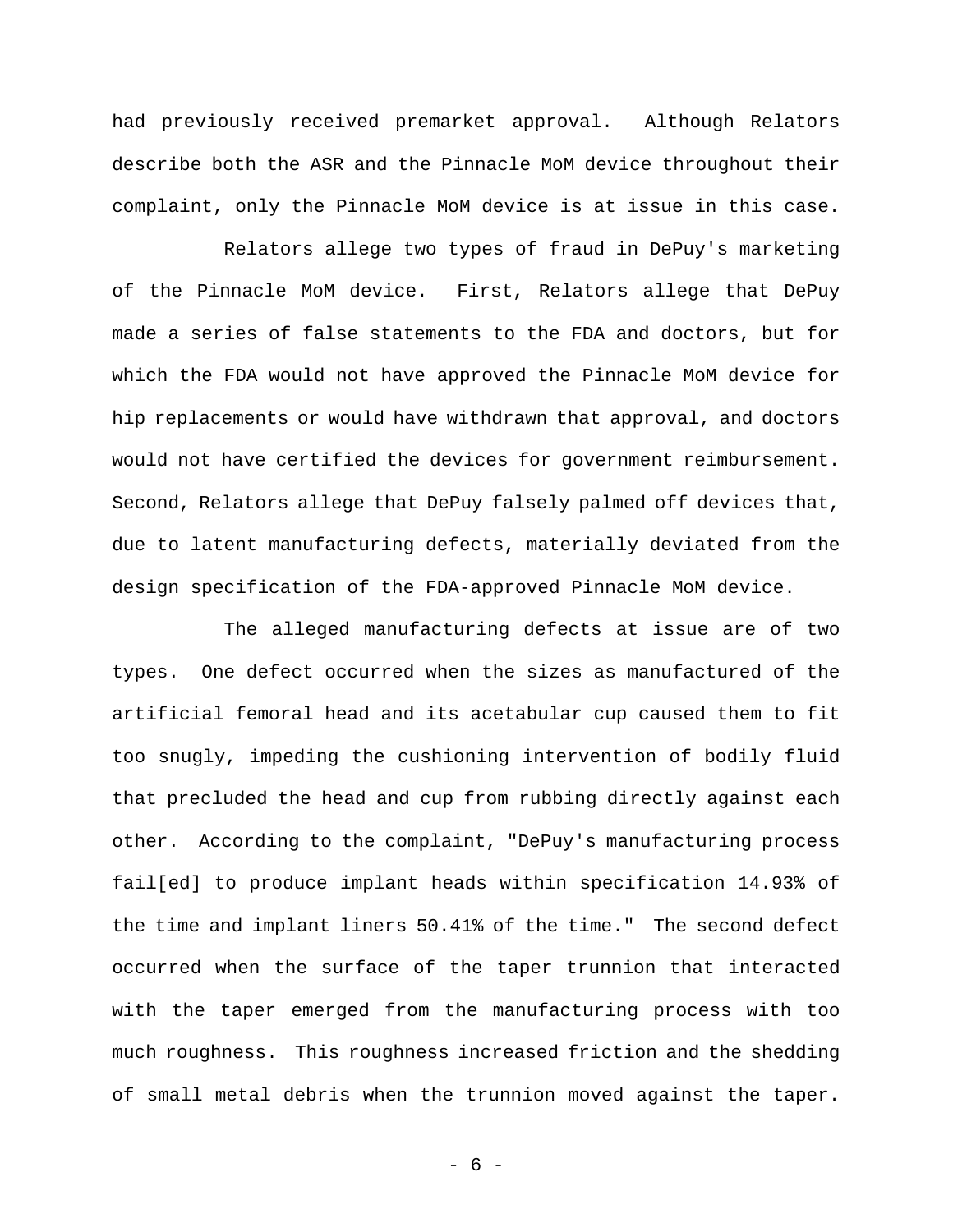Over fifty percent of the Pinnacle MoM devices as sold allegedly suffered from this defect and were "well outside of their required manufacturing specifications." Combined with the first defect, it caused the devices sold as Pinnacle MoM devices to have a fiveyear failure rate of nearly fifteen percent, as compared to a fiveyear failure rate of 4.5% or lower as claimed by DePuy (and characteristic of or superior to the failure rates of other competing devices).

Relators allege that DePuy made direct claims to the federal government and various state governments seeking payment for some of the defectively manufactured Pinnacle MoM devices. They also allege that DePuy was indirectly responsible for the claims for payment that healthcare providers submitted to the federal and state governments for reimbursement for defectively manufactured Pinnacle MoM devices that the healthcare providers had purchased from DePuy.

The district court found that Relators failed to plead false claims under either the FCA or the cited state-law versions of the FCA with the particularity required by Federal Rule of Civil Procedure 9(b). See United States ex rel. Nargol v. DePuy Orthopaedics, Inc., 159 F. Supp. 3d 226, 248–55, 259–60 (D. Mass.  $2016$ ).<sup>1</sup> In so finding, the district court bifurcated its analysis

<sup>&</sup>lt;sup>1</sup> The district court also dismissed Relators' claim that DePuy and its officers and employees conspired to defraud the government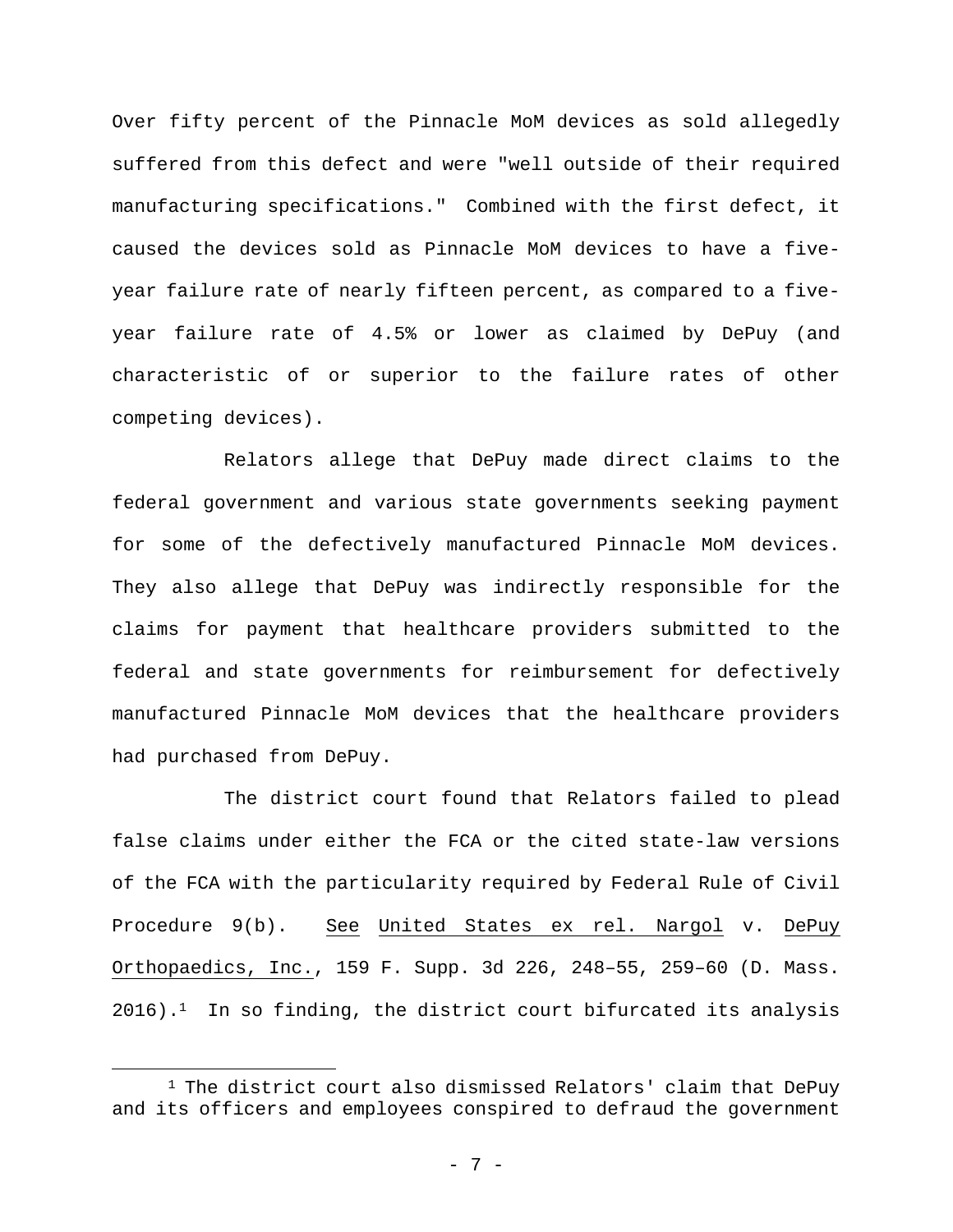by focusing first on all direct claims submitted by DePuy to the government, and then on indirect claims made through health care providers. The court found that the complaint's allegations concerning "direct" claims for payment that DePuy allegedly submitted to the Department of Veterans Affairs, the Naval Medical Center, and the Department of the Army failed to plead that the claims for government payment were for the Pinnacle MoM device at issue in this suit (as opposed to other hip-replacement devices) and failed to identify any specific false claims. See id. at 247– 52. As for the "indirect" false claims for payment that DePuy caused others to submit, the district court found that Relators failed to identify even a single representative false claim for payment for a defective Pinnacle MoM device, and that the complaint did not cite sufficient "other factual and statistical evidence to strengthen the inference of fraud beyond a mere possibility." Id. at 252. Noting that the case had been pending for nearly four years and that Relators, even after their third try at drafting a compliant complaint, had yet to particularly plead a cognizable claim for relief under the FCA, the district court dismissed the complaint with prejudice, entered judgment in favor of DePuy, and

in violation of 31 U.S.C.  $\S$  3729(a)(1)(C), a claim the court determined was not cognizable. See Nargol, 159 F. Supp. 3d at 258–59. Relators have not challenged on appeal the district court's ruling on this issue.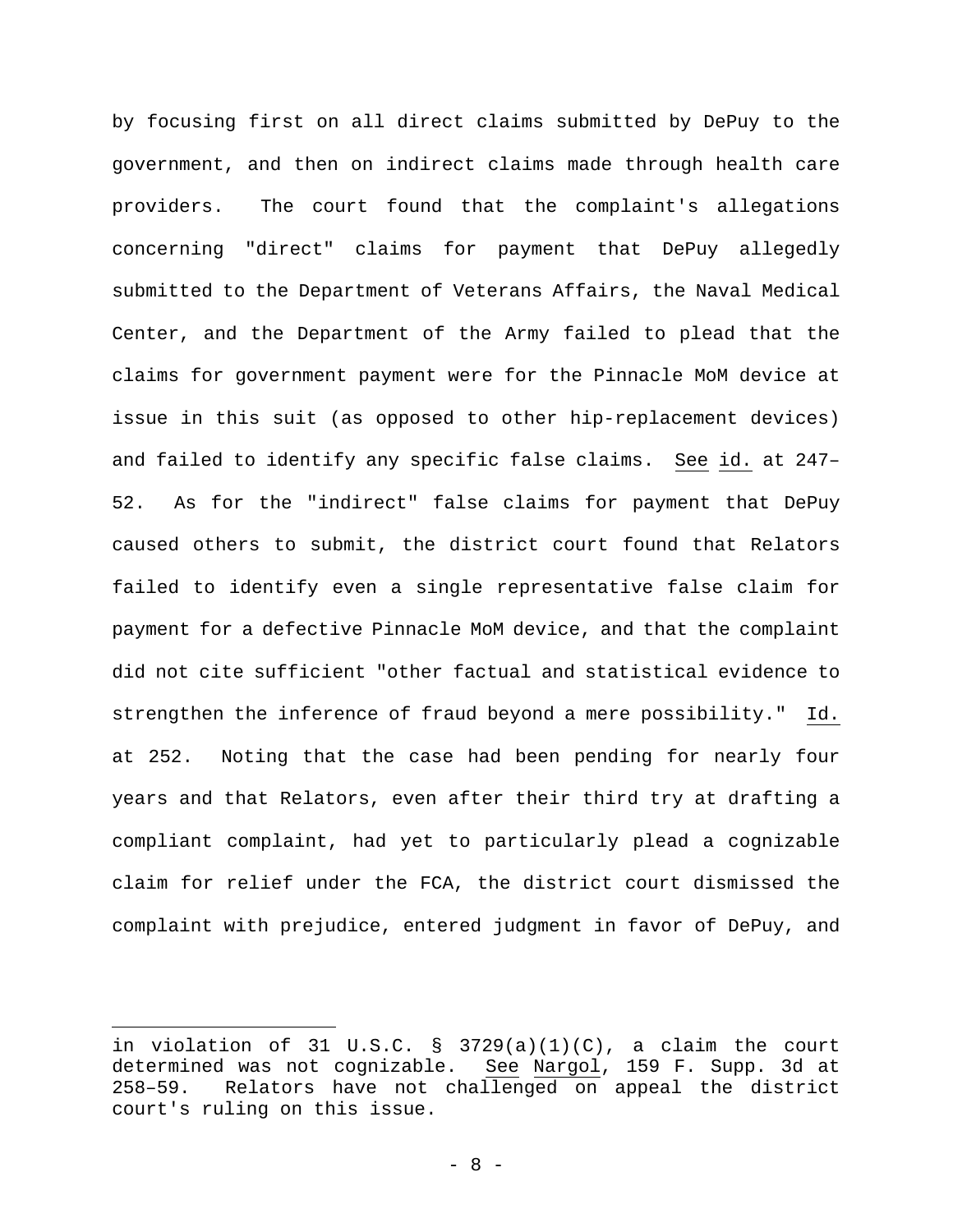rejected Relators' motion to reconsider its judgment by allowing the filing of a third amended complaint. Id. at 262.

Relators now appeal. They argue that the district court should have found that they plausibly and particularly alleged that every claim submitted to the government for payment, directly or indirectly, was false because the Pinnacle MoM device was dangerously designed. They also contend that the district court erred in dismissing their claims arising out of indirect sales because the Rule 9(b) requirements for pleading fraud in connection with government reimbursements of intermediary parties is "more flexible," United States ex rel. Duxbury v. Ortho Biotech Prods., L.P., 579 F.3d 13, 30 (1st Cir. 2009) (quoting United States ex rel. Gagne v. City of Worcester, 565 F.3d 40, 46 (1st Cir. 2009)), than the district court realized. Relators further argue that the district court erred in denying them leave to amend their complaint a third time, and in rejecting their motion to reconsider that denial.

# **II. Discussion**

## **A.**

Rather than initially separating Relators' allegations into those involving "direct" false claims for government payment and those involving "indirect" false claims, we focus first on all of Relators' claims, whether direct or indirect, that rest on the allegation that DePuy misrepresented the safety and effectiveness

- 9 -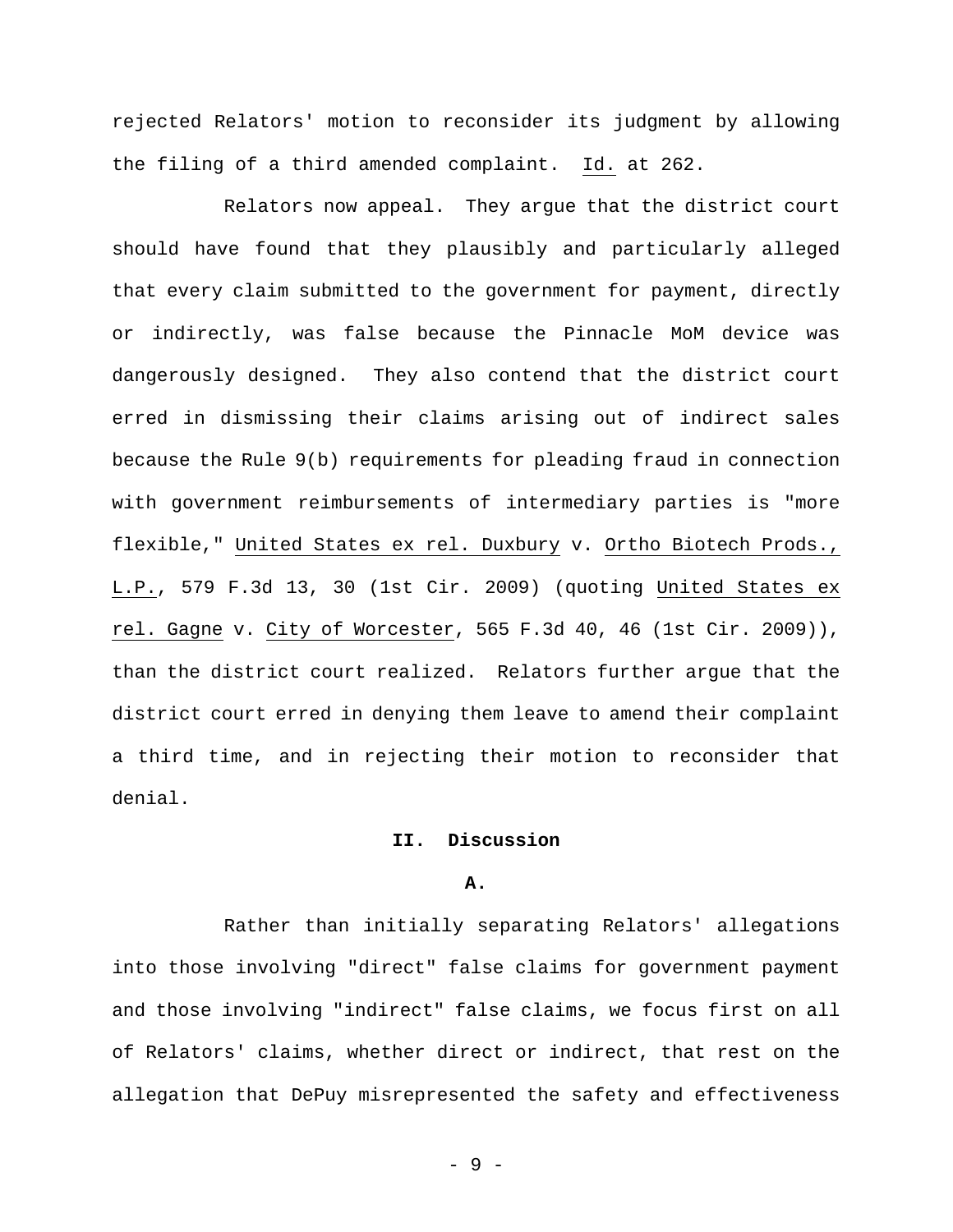of the product's design in order to secure or maintain FDA approval for the Pinnacle MoM device. We recently dealt with an analogous claim in D'Agostino, in which we held that "the FDA's failure actually to withdraw its approval of [the device at issue] in the face of [the relator's] allegations precludes [the relator] from resting his claims on a contention that the FDA's approval was fraudulently obtained." 845 F.3d at 8. The claim in this case is not quite on all fours with the claim we confronted in D'Agostino because the FDA does not independently assess the safety and effectiveness of a medical device that qualifies for approval under section 510(k). See Medtronic, Inc. v. Lohr, 518 U.S. 470, 493  $(1996)$ . Rather, the process under section  $510(k)$  allows a device manufacturer to piggyback on the full-scale review and approval of another device by demonstrating that the new device is "'substantially equivalent' to a predicate device" which itself may be marketed pending the completion of a full premarket approval process. Buckman Co. v. Plaintiffs' Legal Comm., 531 U.S. 341, 345 (2001) (quoting 21 U.S.C. § 360e(b)(1)(B)).

Nevertheless, the process constitutes the government's method of determining whether a device is safe and effective as claimed. That determination is what makes the product marketable, and Relators offer no suggestion that government reimbursement rules require government health insurance programs to rely less on section 510(k) approval than they do other forms of FDA approval.

- 10 -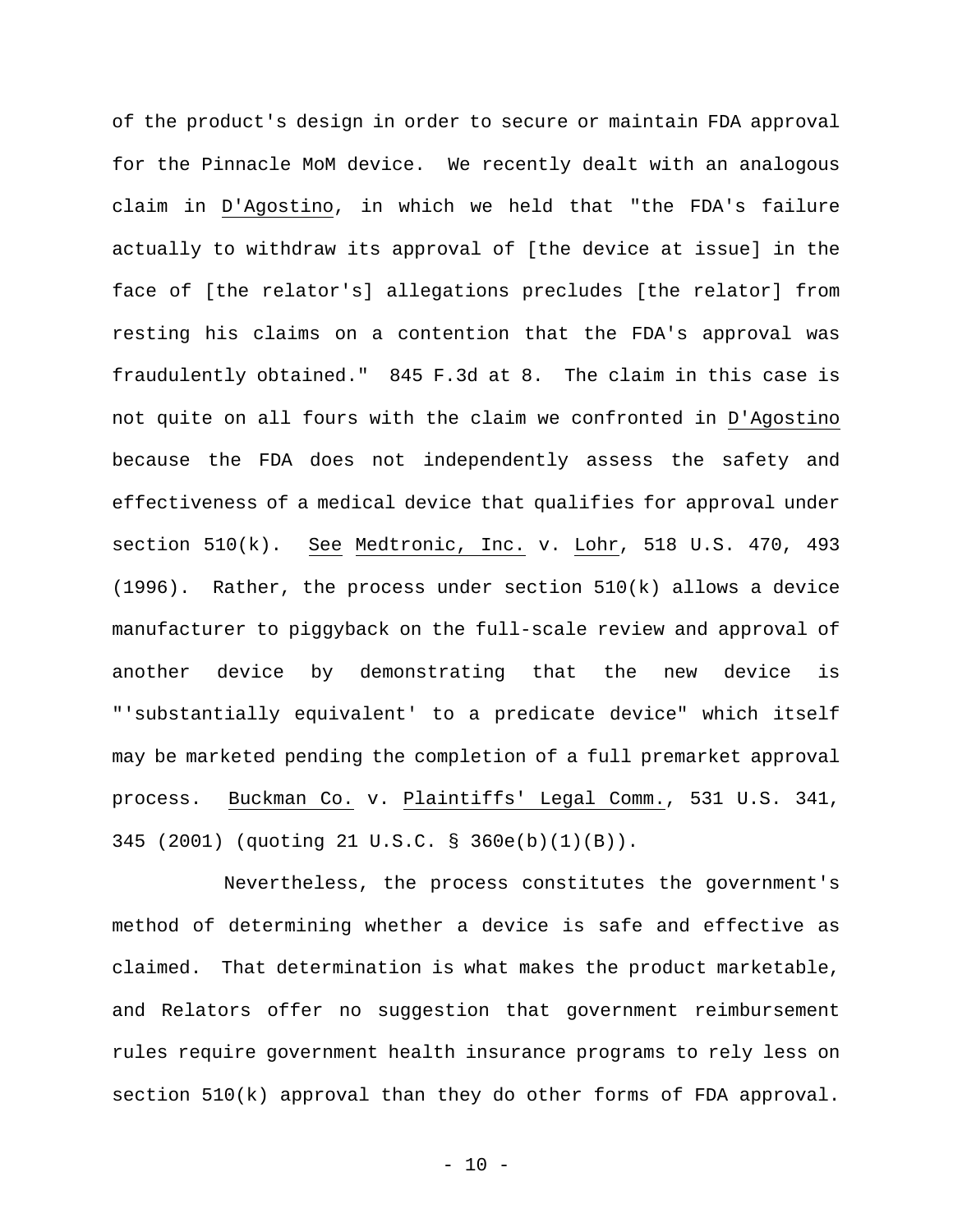The FDA, in turn, possesses a full array of tools for "detecting, deterring, and punishing false statements made during . . . approval processes." Id. at 349. Its decision not to employ these tools in the wake of Relators' allegations so as to withdraw or even suspend its approval of the Pinnacle MoM device leaves Relators with a break in the causal chain between the alleged misstatements and the payment of any false claim. D'Agostino, 845 F.3d at 8. It also renders a claim of materiality implausible. See id. at 7. The FCA's "materiality standard is demanding." Universal Health Servs., Inc. v. United States, 136 S. Ct. 1989, 2003 (2016). Even in an ordinary situation not involving a misrepresentation of regulatory compliance made directly to the agency paying a claim, when "the Government pays a particular claim in full despite its actual knowledge that certain requirements were violated, that is very strong evidence that those requirements are not material." Id. Such very strong evidence becomes compelling when an agency armed with robust investigatory powers to protect public health and safety is told what Relators have to say, yet sees no reason to change its position. In such a case, it is not plausible that the conduct of the manufacturer in securing FDA approval constituted a material falsehood capable of proximately causing the payment of a claim by the government. Ruling otherwise would "turn the FCA into a tool with which a jury of six people could retroactively eliminate the value of FDA

- 11 -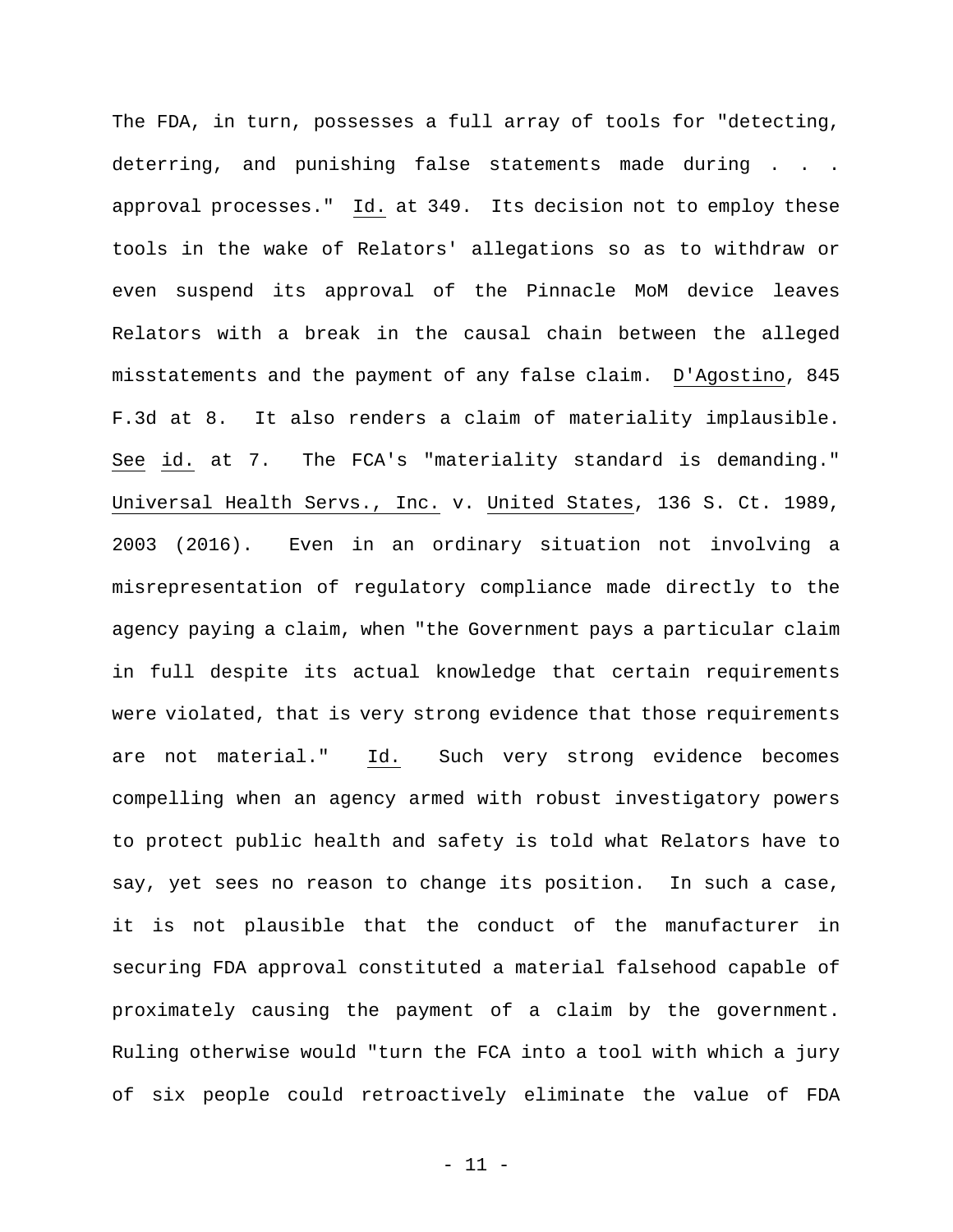approval and effectively require that a product largely be withdrawn from the market even when the FDA itself sees no reason to do so." D'Agostino, 845 F.3d at 8.

Here, as in D'Agostino, there is no allegation that the FDA withdrew or even suspended product approval upon learning of the alleged misrepresentations. To the contrary, the complaint alleges that Relators told the FDA about every aspect of the design of the Pinnacle MoM device that they felt was substandard, yet the FDA allowed the device to remain on the market until DePuy, on its own volition, discontinued the device in 2013. There are allegations that an FDA official sent a letter in 2005 that "imposed an affirmative obligation on DePuy to provide the FDA with updated information if . . . data indicated that DePuy's 'change or modification to the device or its labeling could significantly affect the device's safety or effectiveness and thus require submission of a new 510(k),'" and that a 2011 FDA Establishment Inspection Report concerning a DePuy plant in Indiana determined that DePuy was not adequately reporting adverse events or investigating complaints of device failure. Such evidence does show that the FDA was paying attention. But the lack of any further action also shows that the FDA viewed the information, including that furnished by Relators, differently than Relators do.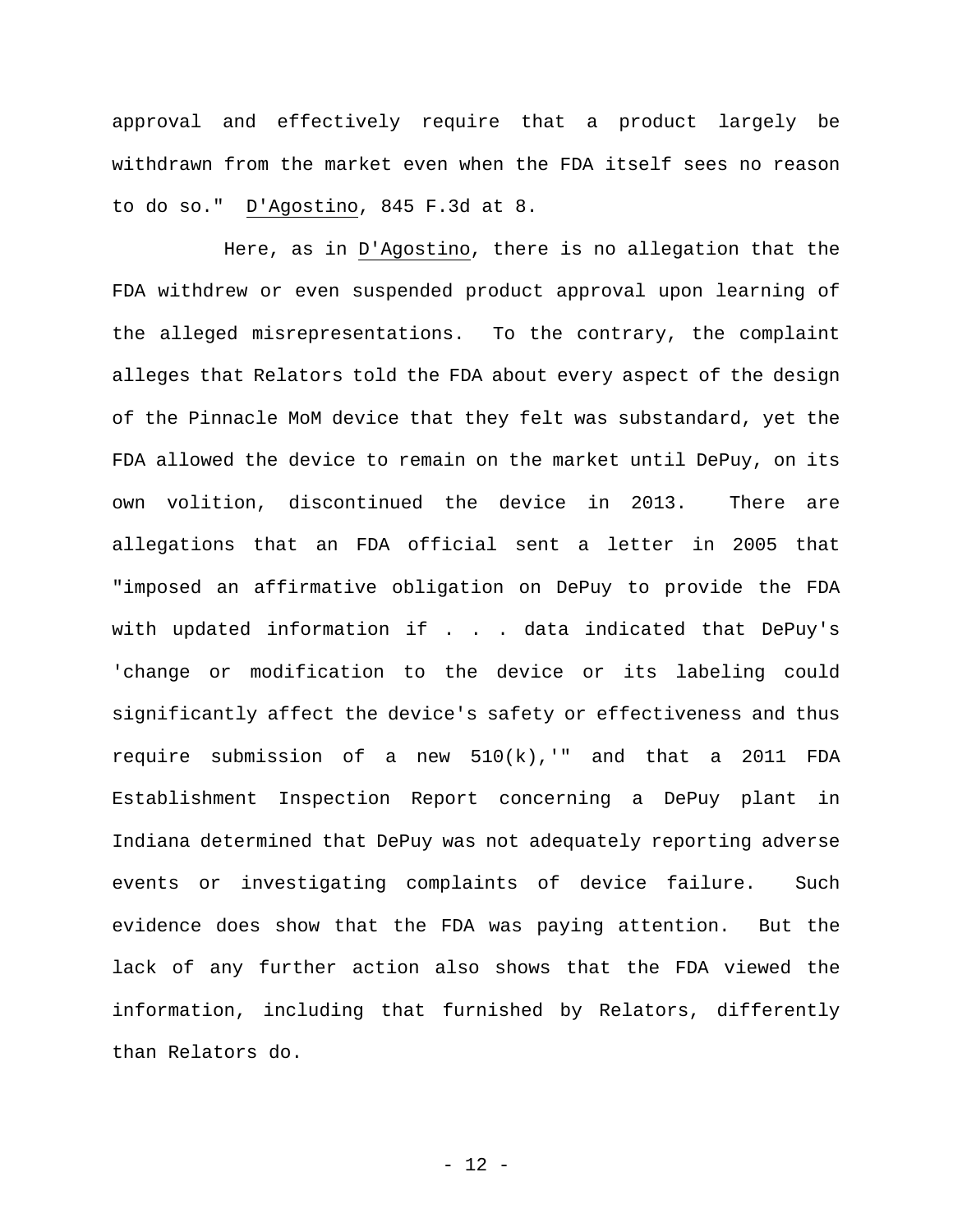Admittedly, the complaint does seem to posit a second twist that we did not encounter in D'Agostino: In theory, a product may be sufficiently "safe" and "effective" to secure FDA approval for a given use, 21 U.S.C. § 360e(d)(2), yet its use might nonetheless not be sufficiently "reasonable and necessary" for patient care to warrant Medicare reimbursement for its use, 42 U.S.C. § 1395y(a)(1)(A). See United States ex rel. Petratos v. Genentech Inc., 855 F.3d 481, 487–88 (3d Cir. 2017); Int'l Rehab. Sci. Inc. v. Sebelius, 688 F.3d 994, 1002 (9th Cir. 2012) ("FDA clearance . . . is necessary, but not sufficient, for Medicare coverage. FDA review and Medicare coverage review have different purposes." (citations omitted)); Almy v. Sebelius, 679 F.3d 297, 308 (4th Cir. 2012) (approving Secretary's decision not to reimburse because device was not "reasonable and necessary," despite device's approval under section  $510(k)$ ). Assuming that to be so, then it is possible that a particular attribute of a product would not be required to secure FDA approval, yet it would be necessary to secure reimbursement. In such circumstances, a manufacturer's false statement that its product possesses such an attribute might in theory both cause the presentment of a claim and be material to the government's decision to pay the claim in a way that involves no second guessing of the government's stillextant FDA approval of the product.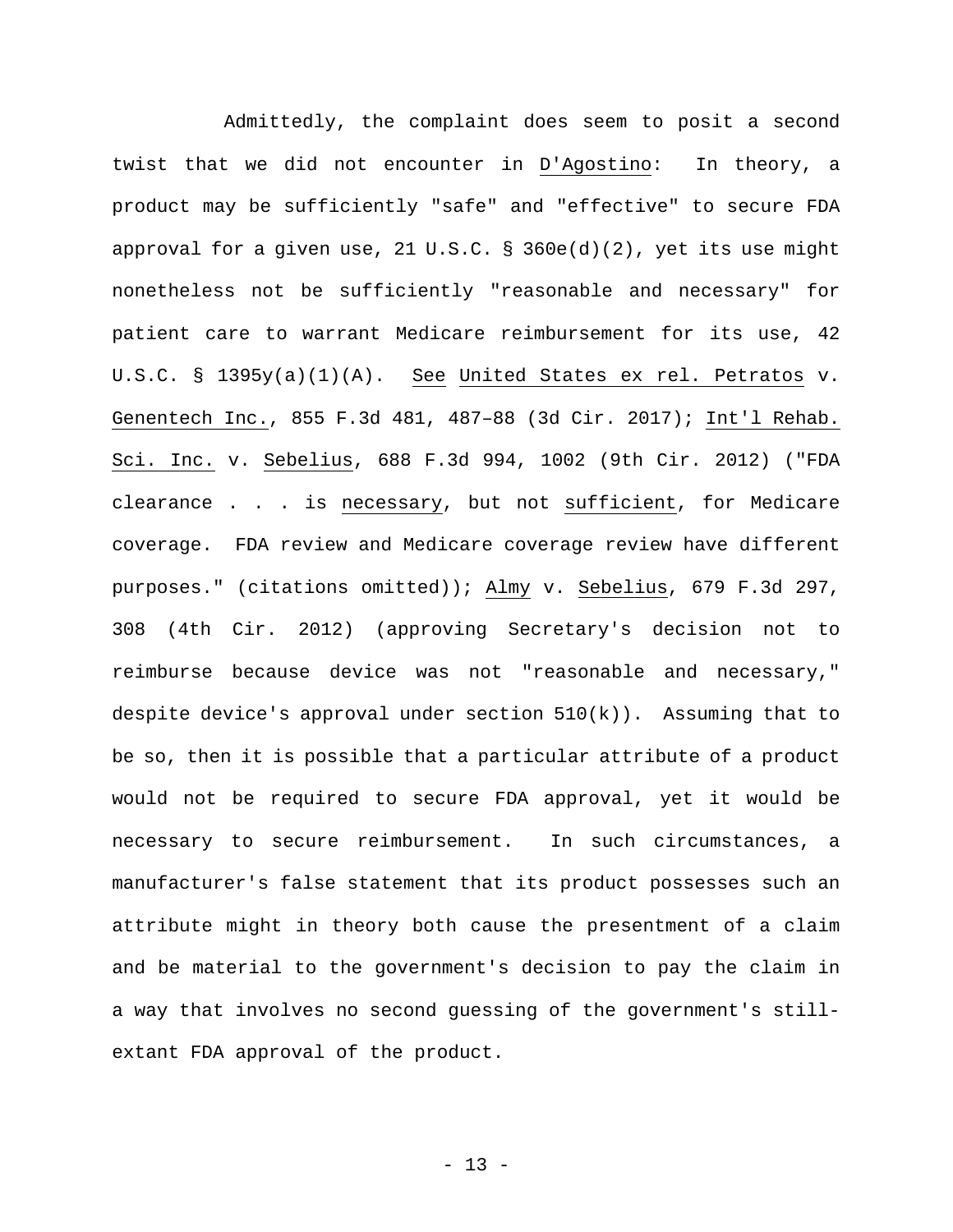In Relators' complaint, this theory takes the form of allegations that DePuy told doctors that the Pinnacle MoM device had a failure rate of 0.1% at five years, as opposed to the more modest 4%–4.5% claimed in DePuy's FDA filings. The complaint is devoid of particularized allegations, though, that any doctor submitted a claim he or she would not have submitted if DePuy's 0.1%-failure-rate boast had not been made. More importantly, Relators level no allegation that the difference between 0.1% and 4%–4.5% was the difference between being reimbursable by the government (as "reasonable and necessary") and not being reimbursable. Rather, on that crucial point the complaint admits that a 4%–4.5% failure rate would suffice because it is less than the five-percent maximum failure rate provided under industry guidelines, and alleges only that the true five-year failure rate (purportedly much greater than five percent) rendered the product not reasonable and necessary. And that allegation (as far as the design-defect-based claims are concerned) simply runs Relators back into their claim that DePuy misled the FDA to obtain or maintain approval for the Pinnacle MoM device.

Relators additionally argue that their causal theory posits a chain running not just through the FDA, but also directly from DePuy to doctors precisely because DePuy repeated to doctors the statements it made to the FDA. We see no reason, though, why such a likely and customary repetition of the statements made to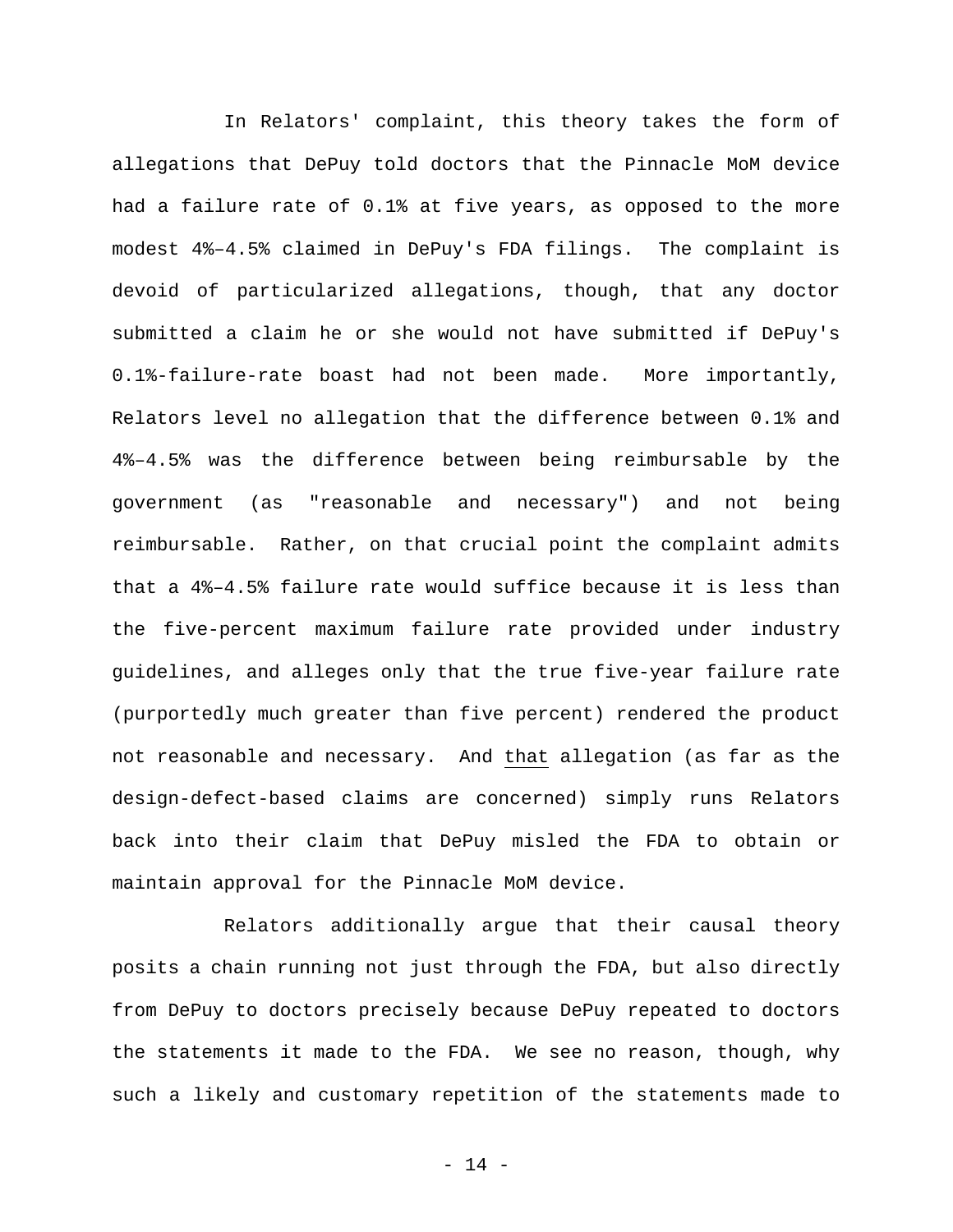the FDA renders it more plausible that a materially false statement caused the payment of a claim that would not have been made otherwise. The government, having heard what Relators had to say, was still paying claims not because of what was said to or by the doctors, but because the government through the FDA affirmatively deemed the product safe and effective. And, absent some action by the FDA, we can see no plausible way to prove to a jury that FDA approval was fraudulently procured. See D'Agostino, 845 F.3d at 8.

Finally, Relators seem to suggest that we should revisit our holding in D'Agostino because a panel in the Ninth Circuit recently reversed the dismissal of an FCA claim predicated in part on allegations that the defendant misled the FDA. See United States ex rel. Campie v. Gilead Scis., Inc., No. 15-16380, 2017 WL 2884047, at \*13 (9th Cir. July 7, 2017). Of course, one panel of this court may not revisit the holding of a prior panel merely because another circuit disagrees. In any event, we find nothing in Campie to warrant revisiting D'Agostino. The example of a valid claim given in Campie2, see id. at \*10 n.8, would be a valid claim under D'Agostino too, since it rests not on lying to the FDA but rather on palming off one product as another. Additionally, the record in Campie lacked what we have here: a situation in which the FDA was not alleged to have ever withdrawn its approval, even

<sup>2</sup> Supplying FDA-approved Tylenol rather than Atripla.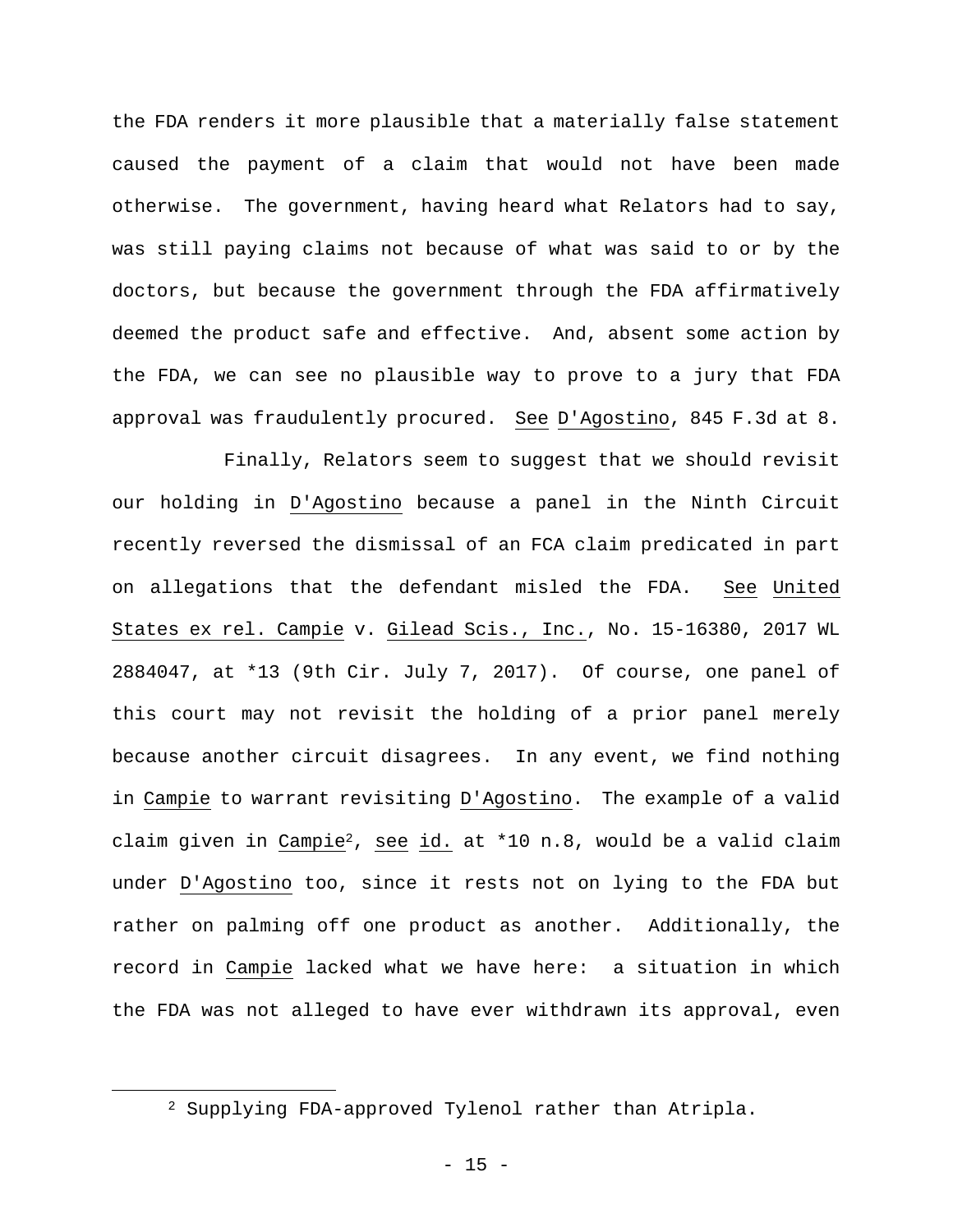long after it acquired full knowledge of Relators' claims. Id. at \*11. Otherwise, Campie offers no rebuttal at all to D'Agostino's observation that six jurors should not be able to overrule the FDA. See D'Agostino, 845 F.3d at 8. And it offers no solution to the problems of proving that the FDA would have made a different approval decision in a situation where a fully informed FDA has not itself even hinted at doing anything. Instead, it decides not to deem these problems to be fatal on a Rule 12(b)(6) motion, even if, apparently, no plausible solutions can be envisioned, even in theory.

For these reasons, the district court did not err in dismissing any claim based on Relators' design-defect theory of fraud.3

### **B.**

We now arrive at Relators' principal theory of fraud raised on this appeal: that DePuy often sold to health care providers a defectively manufactured product that materially differed from the device the FDA approved. Specifically, Relators point to the allegations in their complaint that, based on data

<sup>3</sup> The district court dismissed these claims for failure to plead them with the particularity required under Rule 9(b). See Nargol, 159 F. Supp. 3d at 255. Relators urge us to vacate and remand so that the district court can consider whether the complaint complies with Rule  $12(b)(6)$ . We are not bound, however, by the reasoning of the district court, and we "may affirm an order of dismissal on any ground evident from the record." MacDonald v. Town of Eastham, 745 F.3d 8, 11 (1st Cir. 2014).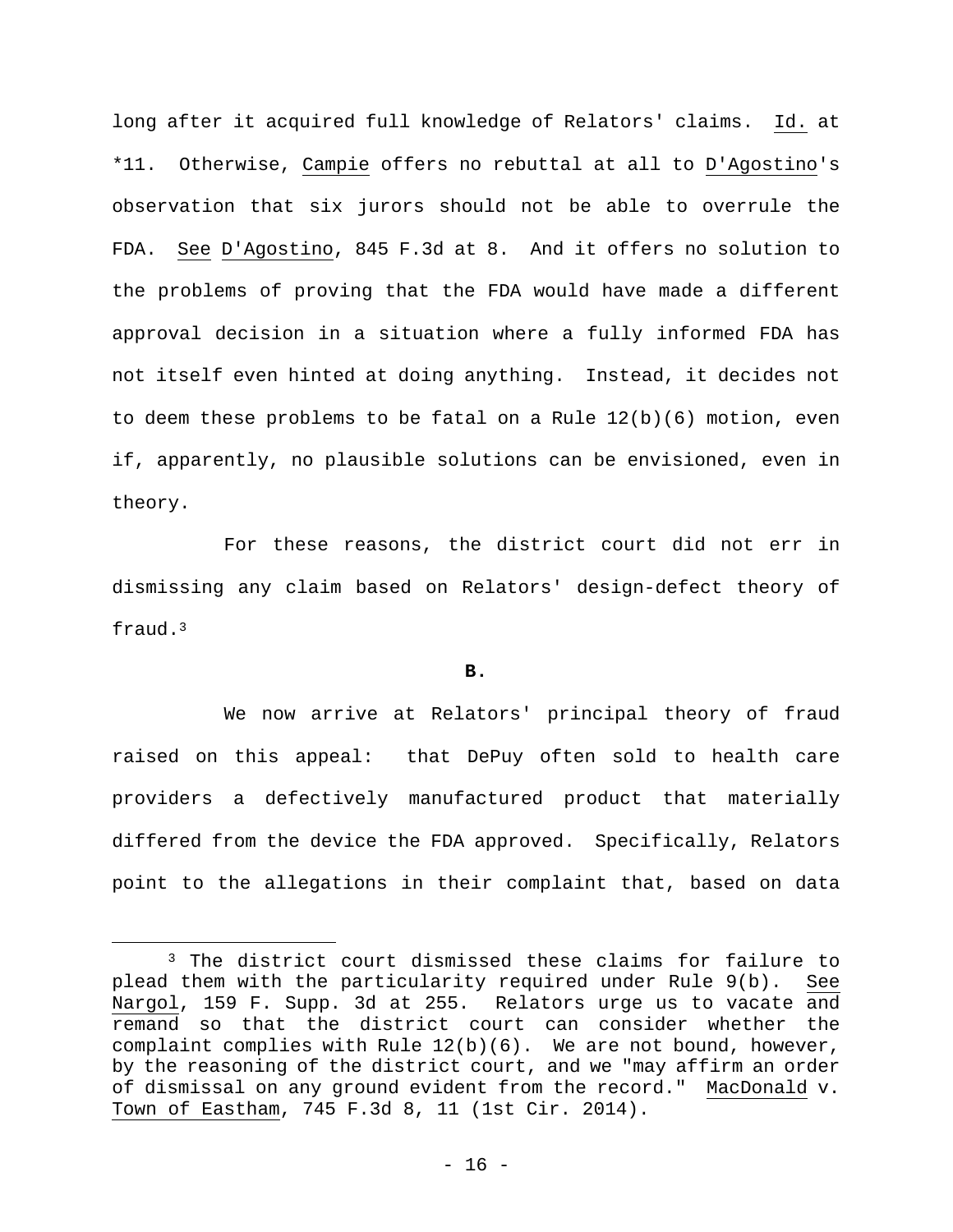"representative of the outcomes of DePuy's manufacturing process," Relators' statistical analysis suggested that DePuy's manufacturing process produced a surface-roughness defect in the taper trunnion junction in more than half of DePuy's Pinnacle MoM devices and "fail[ed] to produce explant heads within specification 14.93% of the time and 50.41% of the time for the explant liner." This theory--that DePuy got FDA approval for a device and then palmed off a defective version of that device both directly on the government itself and on unsuspecting doctors and patients, who then submitted claims for payment to unsuspecting government payors--is a theory of actionable misconduct under the FCA, to which D'Agostino poses no impediment. See, e.g., Universal Health Servs., 136 S. Ct. at 2001–02. The key question is whether this theory has been pled with the requisite particularity.

The complaint in this case contains a description of just one actual sale of a defectively manufactured product to a provider that sought government reimbursement. Specifically, the complaint alleges that a surgeon at Stony Brook University Medical Center in New York implanted a Pinnacle MoM device in a patient in November 2007. The device failed "as a result of manufacturing defects in the device, including nonconforming diametrical clearance dimensions." Not knowing that the device was defectively manufactured, "Stony Brook University Medical Center submitted a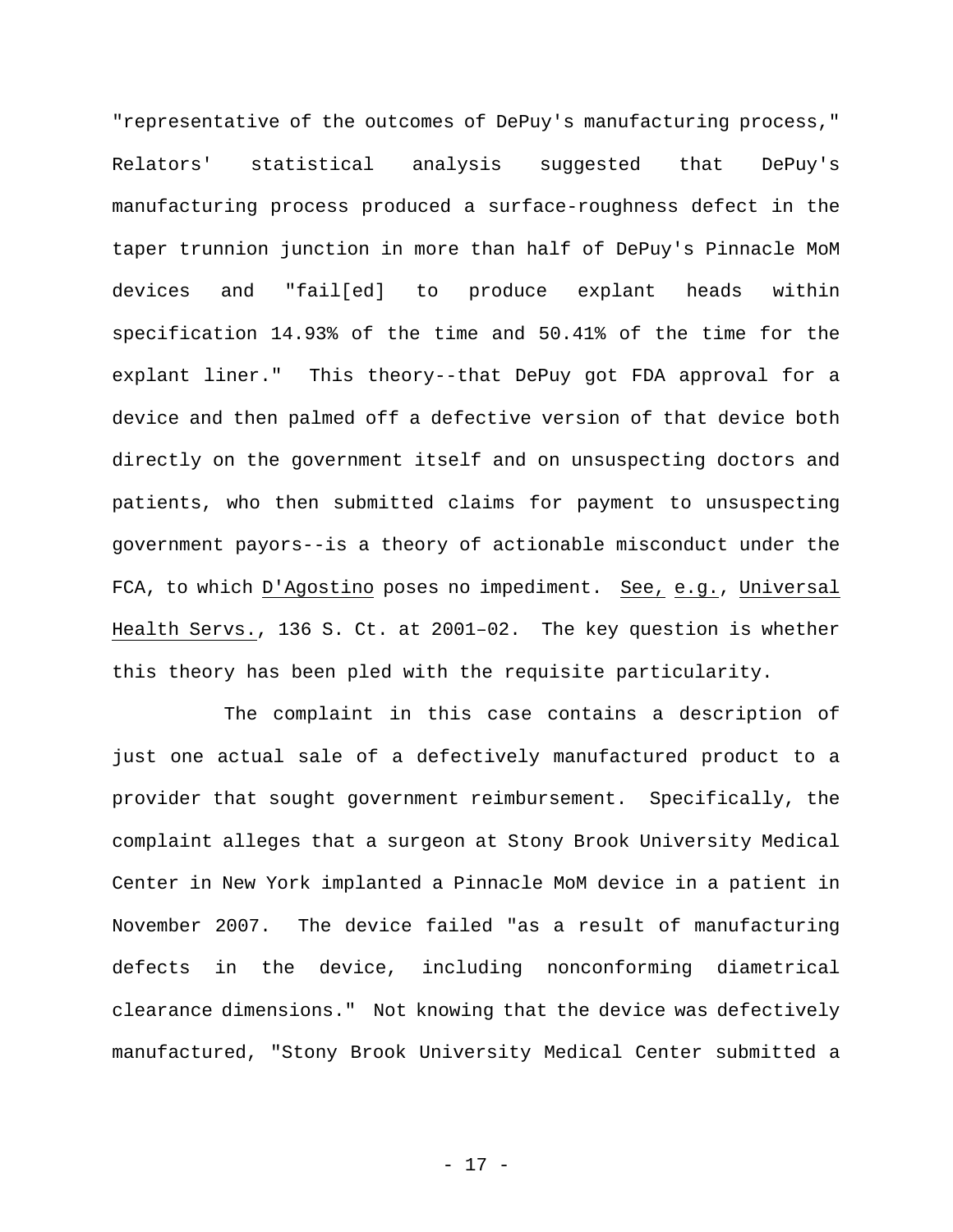claim to Medicaid for [the patient's] Pinnacle hip device and implant surgery."

The district court observed that the complaint alleges no "specific representations or materials that the doctor received and relied upon, nor does it allege the specific DePuy device for which the doctor filed a claim." Nargol, 159 F. Supp. 3d at 254. As to the first point, the plain, specific misrepresentation (assuming the allegations to be true) was that the device was the Pinnacle MoM device, an FDA-approved product, rather than a defectively manufactured, nonconforming variant. As to the second point, we read the complaint's description of a DePuy Pinnacle hip implant which contained use instructions for the "Pinnacle MoM" as fairly identifying the Pinnacle MoM device.

The question remains, however, whether identifying this single exemplar false claim is sufficient to clear the hurdle imposed by Federal Rule of Civil Procedure 9(b). Rule 9(b) applies because FCA actions sound in fraud. See United States ex rel. Karvelas v. Melrose-Wakefield Hosp., 360 F.3d 220, 228 (1st Cir. 2004), abrogated on other grounds by Allison Engine Co. v. United States ex rel. Sanders, 553 U.S. 662 (2008); see generally John T. Boese, Civil False Claims and Qui Tam Actions § 5.04[C] (4th ed. 2016) (collecting cases). FCA complaints must therefore "state with particularity the circumstances constituting fraud." Fed. R. Civ. P. 9(b).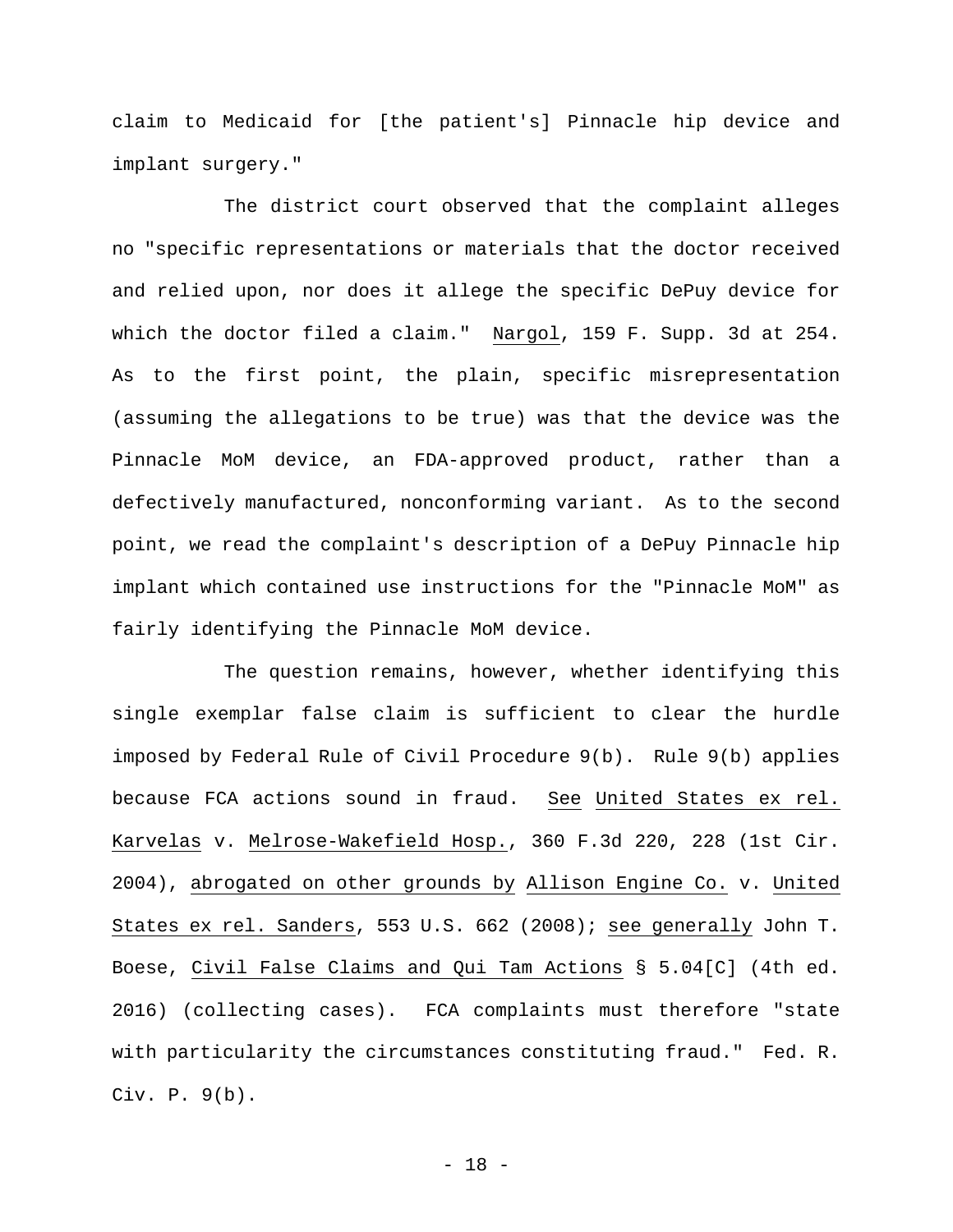The drafters of Rule 9(b) left us only a few hints of the purposes sought to be furthered by the rule. The 1937 advisory committee notes state only: "See English Rules Under the Judicature Act (The Annual Practice, 1937) O. 19, r. 22." Fed. R. Civ. P. 9(b) advisory committee's note (1937). That source, while voicing a roughly similar rule,<sup>4</sup> offers no express insight into the rule's purpose. Nor does further excavation provide any firm evidence of what the drafters of our Federal Rules of Civil Procedure meant to accomplish with the words they used. See generally Christopher M. Fairman, An Invitation to the Rulemakers- -Strike Rule 9(b), 38 U.C. Davis L. Rev. 281, 287 (2004). The only other tidbit gleaned by academic review of the rule's provenance is that Judge Charles E. Clark, the advisory committee's first reporter, once opined that "[w]hile useful, this rule probably states only what courts would do anyhow and may not be considered absolutely essential." Id. (quoting Charles E. Clark, Simplified Pleading, 2 F.R.D. 456, 463–64 (1943)).

Like nature upon encountering a vacuum, courts have since filled this gap with a list of purposes inferred to be the objects of the rule's aim. In our own circuit, we have ascribed

<sup>4 &</sup>quot;Fraud must be distinctly alleged and proved. The acts alleged to be fraudulent must be stated, otherwise no evidence in support of them will be received." Jeff Sovern, Reconsidering Federal Rule 9(b): Do We Need Particularized Pleading Requirements in Fraud Cases?, 104 F.R.D. 143, 146 n.19 (1985).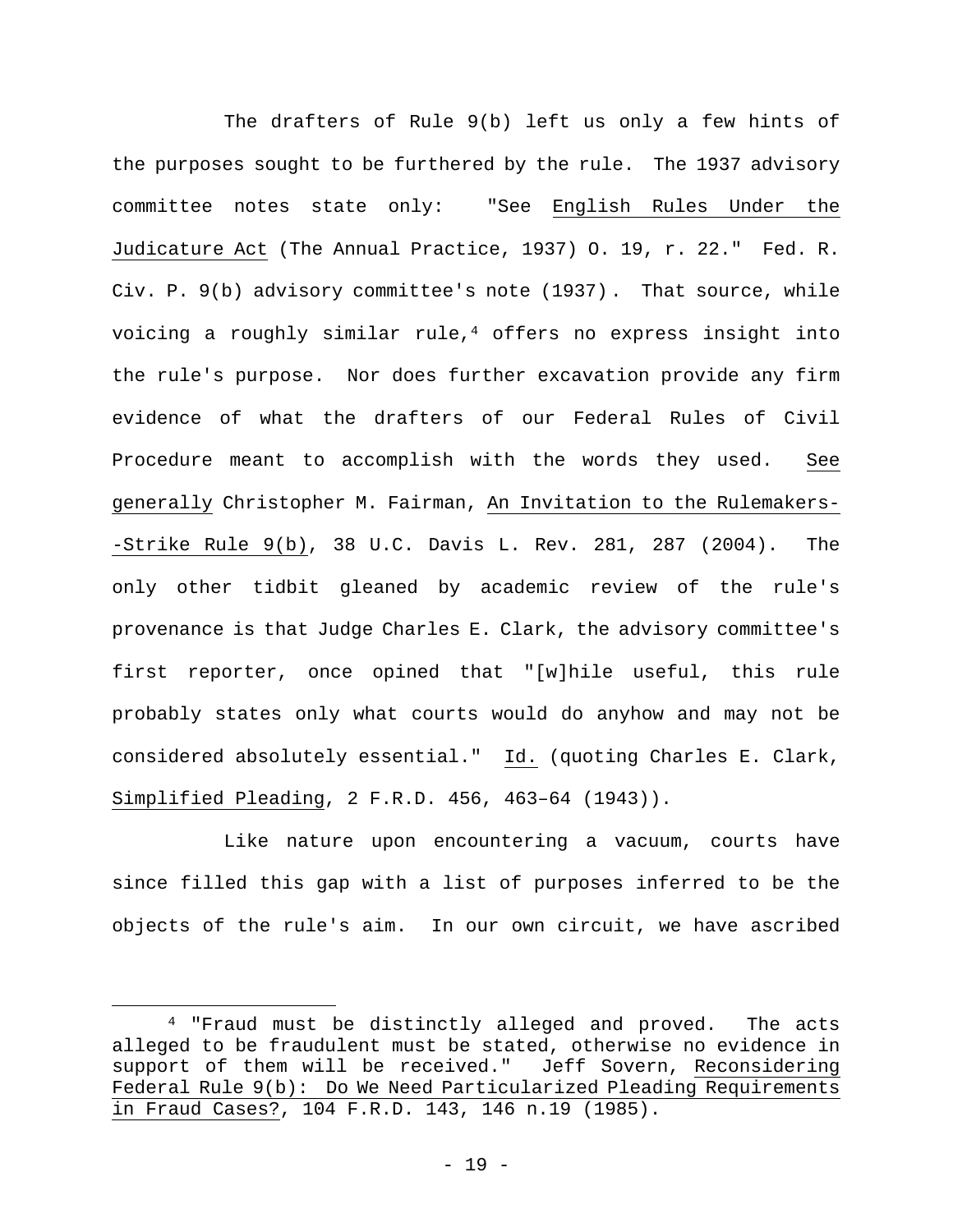to Rule 9(b) the purposes of "[giving] notice to defendants of the plaintiffs' claim, [protecting] defendants whose reputation may be harmed by meritless claims of fraud, [discouraging] 'strike suits,' and [preventing] the filing of suits that simply hope to uncover relevant information during discovery." Karvelas, 360 F.3d at 226 (quoting Doyle v. Hasbro, Inc., 103 F.3d 186, 194 (1st Cir. 1996)). To this list the Fifth Circuit has added the purpose of ensuring that qui tam complaints include only as-yet nonpublic information that the government may need in order to decide whether to take the case over. United States ex rel. Russell v. Epic Healthcare Mgmt. Grp., 193 F.3d 304, 308–09 (5th Cir. 1999).5

The circuits have varied, though, in their statements of exactly what Rule 9(b) requires in a qui tam action. Of most relevance here, a consensus has yet to develop on whether, when, and to what extent a relator must state the particulars of specific examples of the type of false claims alleged. See Foglia v. Renal Ventures Mgmt., LLC, 754 F.3d 153, 155–56 (3d Cir. 2014) (surveying circuits).

Following the lead of the Eleventh Circuit, our circuit staked out its general position in Karvelas, which concerned allegations that a hospital subverted government standards but

<sup>5</sup> To be precise, this purpose would seem to be less a purpose for Rule 9(b) and more a policy reason for applying it to qui tam complaints. Whether the FCA supports such a policy we need not decide.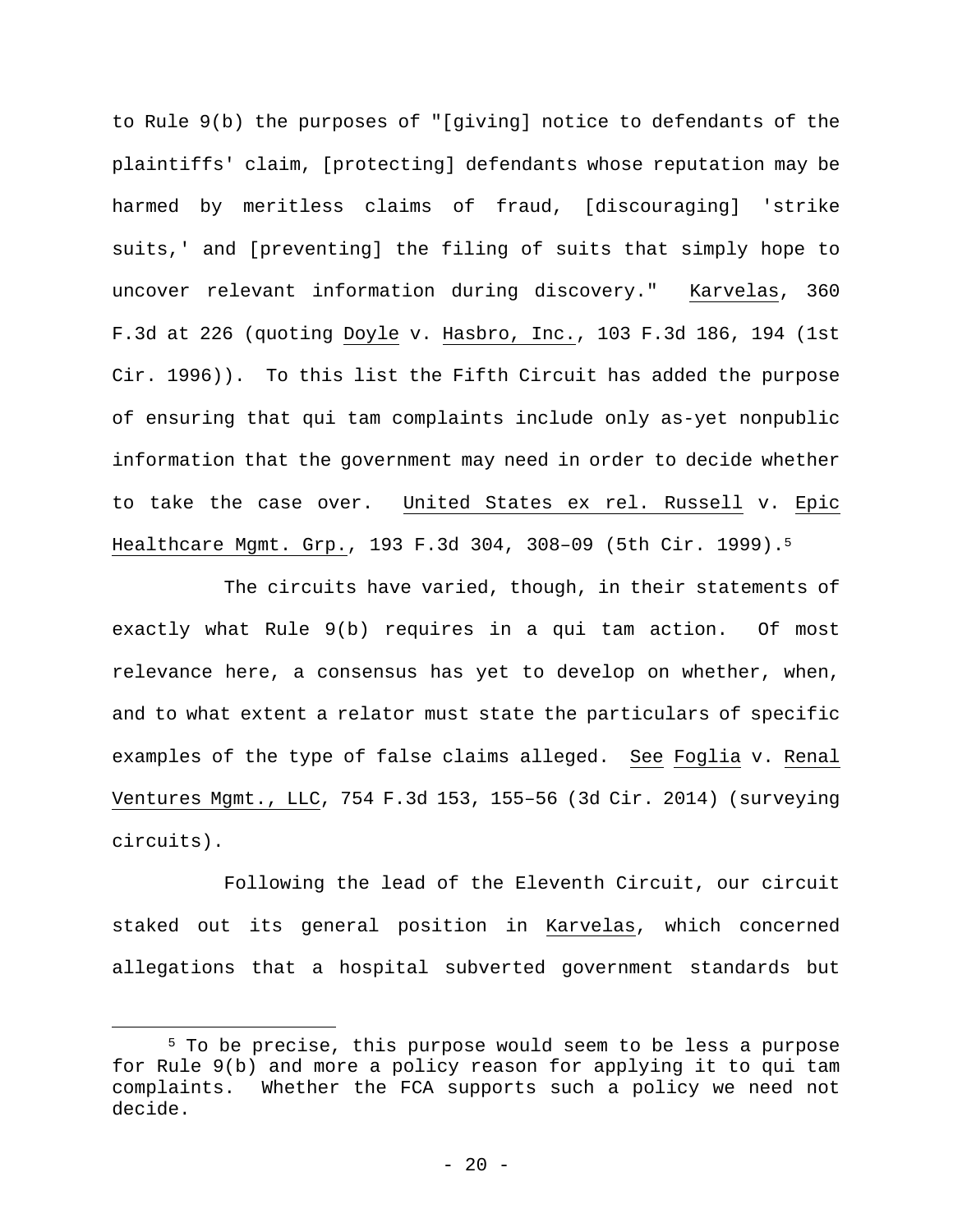claimed it was in full compliance when it billed Medicare and Medicaid for services rendered. 360 F.3d at 223. As we explained:

> In a case such as this, details concerning the dates of the claims, the content of the forms or bills submitted, their identification numbers, the amount of money charged to the government, the particular goods or services for which the government was billed, the individuals involved in the billing, and the length of time between the alleged fraudulent practices and the submission of claims based on those practices are the types of information that may help a relator to state his or her claims with particularity. These details do not constitute a checklist of mandatory requirements that must be satisfied by each allegation included in a complaint. However, like the Eleventh Circuit, we believe that "some of this information for at least some of the claims must be pleaded in order to satisfy Rule 9(b)."

Id. at 233 (quoting United States ex rel. Clausen v. Lab. Corp. of Am., 290 F.3d 1301, 1312 n.21 (11th Cir. 2002)); see United States ex rel. Ge v. Takeda Pharm. Co., 737 F.3d 116, 123–25 (1st Cir. 2013).

In applying this general rule over time, we have nevertheless recognized at least one exception to the expectation that a relator should be able to allege the essential particulars of at least some actual false claims that were in fact submitted to the government for payment. "[W]e have . . . recognized a difference between qui tam actions alleging that the defendant made false claims to the government and those alleging that the defendant induced third-parties to file false claims with the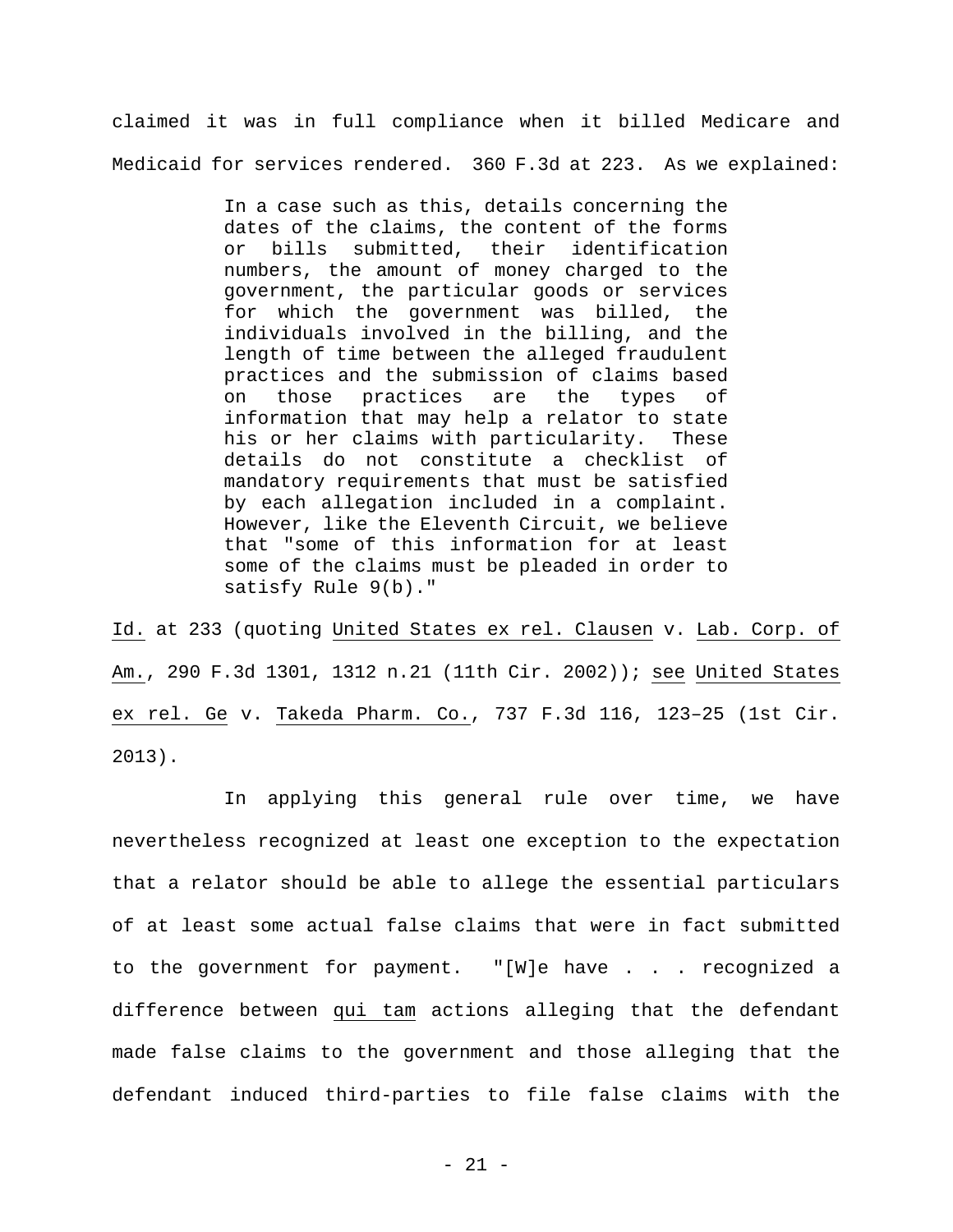government." Lawton ex rel. United States v. Takeda Pharm. Co., 842 F.3d 125, 130 (1st Cir. 2016) (citing Duxbury, 579 F.3d at 29). We apply a "more flexible" standard in actions of the latter, indirect type: where the defendant allegedly "induced third parties to file false claims with the government . . . a relator could satisfy Rule 9(b) by providing 'factual or statistical evidence to strengthen the inference of fraud beyond possibility' without necessarily providing details as to each false claim." Duxbury, 579 F.3d at 29 (quoting United States ex rel. Rost v. Pfizer, Inc., 507 F.3d 720, 733 (1st Cir. 2007)); see Ge, 737 F.3d at 123–24. Such evidence must pair the details of the scheme with "reliable indicia that lead to a strong inference that claims were actually submitted." Id. (quoting United States ex rel. Grubbs v. Kanneganti, 565 F.3d 180, 190 (5th Cir. 2009)).

Seeking to take advantage of this increased flexibility for indirect claims, relators in actions alleging unlawful, offlabel marketing of prescription drugs have often sought to rely on the following reasoning: Drug was approved for Use X; Company successfully marketed it also for Use Y; lots of Drug has been prescribed in the United States; a significant number of U.S. patients are covered by government insurance; therefore it is rational to assume that some payments for off-label use of Drug have been made or reimbursed by the government.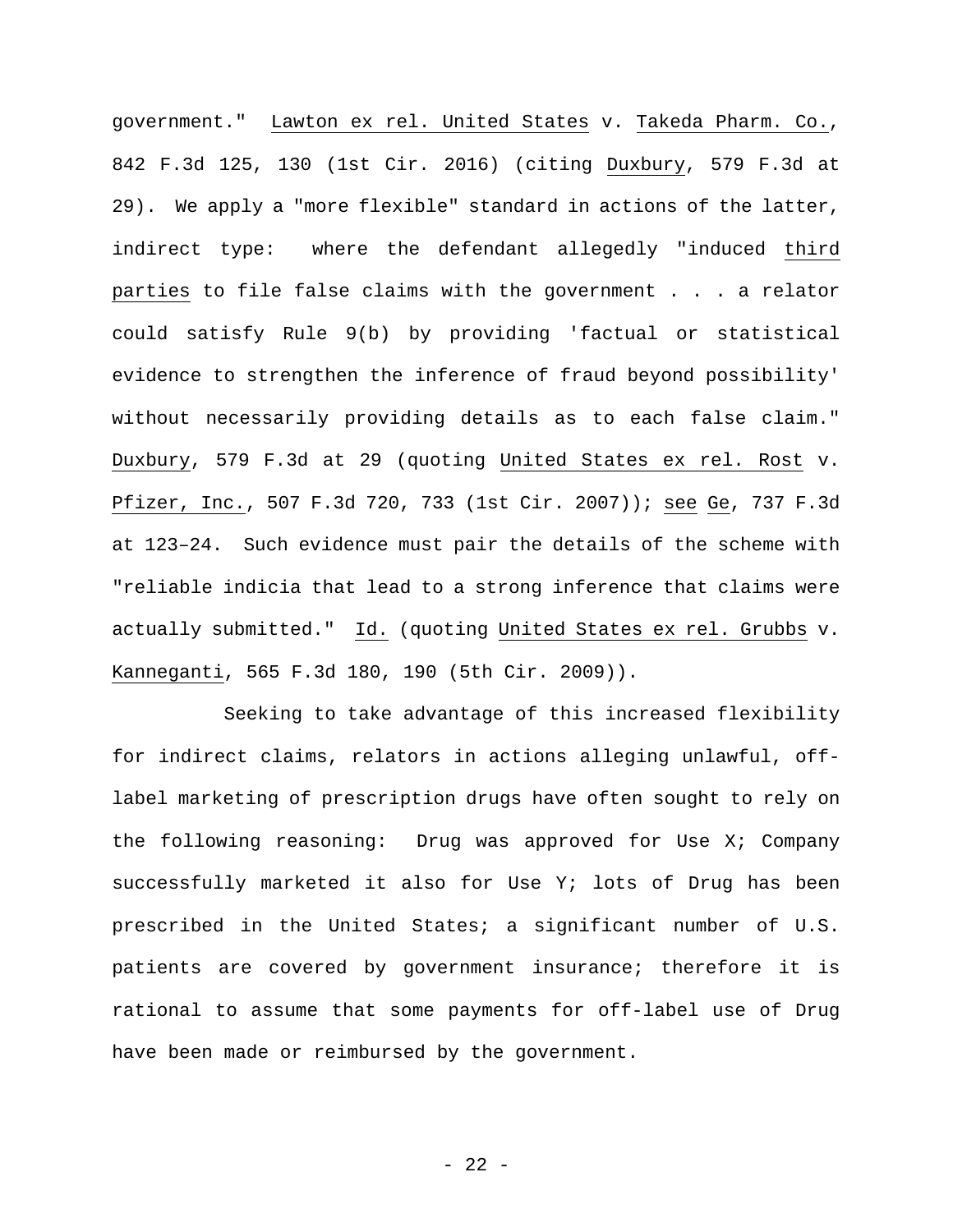Rost was the first case in which we considered this line of reasoning. We agreed that the claimed inference generated by such reasoning was "not irrational." Rost, 507 F.3d at 732. The strength of the inference, though, depended on an unstated assumption that physicians or patients would improperly seek government reimbursement for the off-label prescription, rather than paying out of pocket. And the record in Rost showed that, in fact, "[i]n most, if not all, instances," patients paid out-ofpocket for off-label prescriptions. Id. (alteration in original). Accordingly, the inference that false claims were filed rose to the level of a "possibility" only. Id. at 733. This holding has controlled our subsequent disposition of qui tam pleadings in at least four other cases alleging unlawful marketing for off-label uses or off-label dosages. See, e.g., United States ex rel. Booker v. Pfizer, Inc., 847 F.3d 52, 57–58 (1st Cir. 2017); D'Agostino, 845 F.3d at 11; Lawton, 842 F.3d at 132; United States ex rel. Kelly v. Novartis Pharm. Corp., 827 F.3d 5, 15 (1st Cir. 2016).6

In one instance, on de novo review we did reverse a Rule 9(b) dismissal of a qui tam action. See Duxbury, 579 F.3d at

<sup>6</sup> Of course, our case selection is quite skewed because we generally only see the weaker complaints. This is because almost all of the qui tam cases that reach our court are ones in which a capable district court, after briefing, has found the complaint lacking. Conversely, rulings sustaining the sufficiency of the stronger complaints are generally not appealable until after final judgment, and few complex civil cases go the whole nine yards.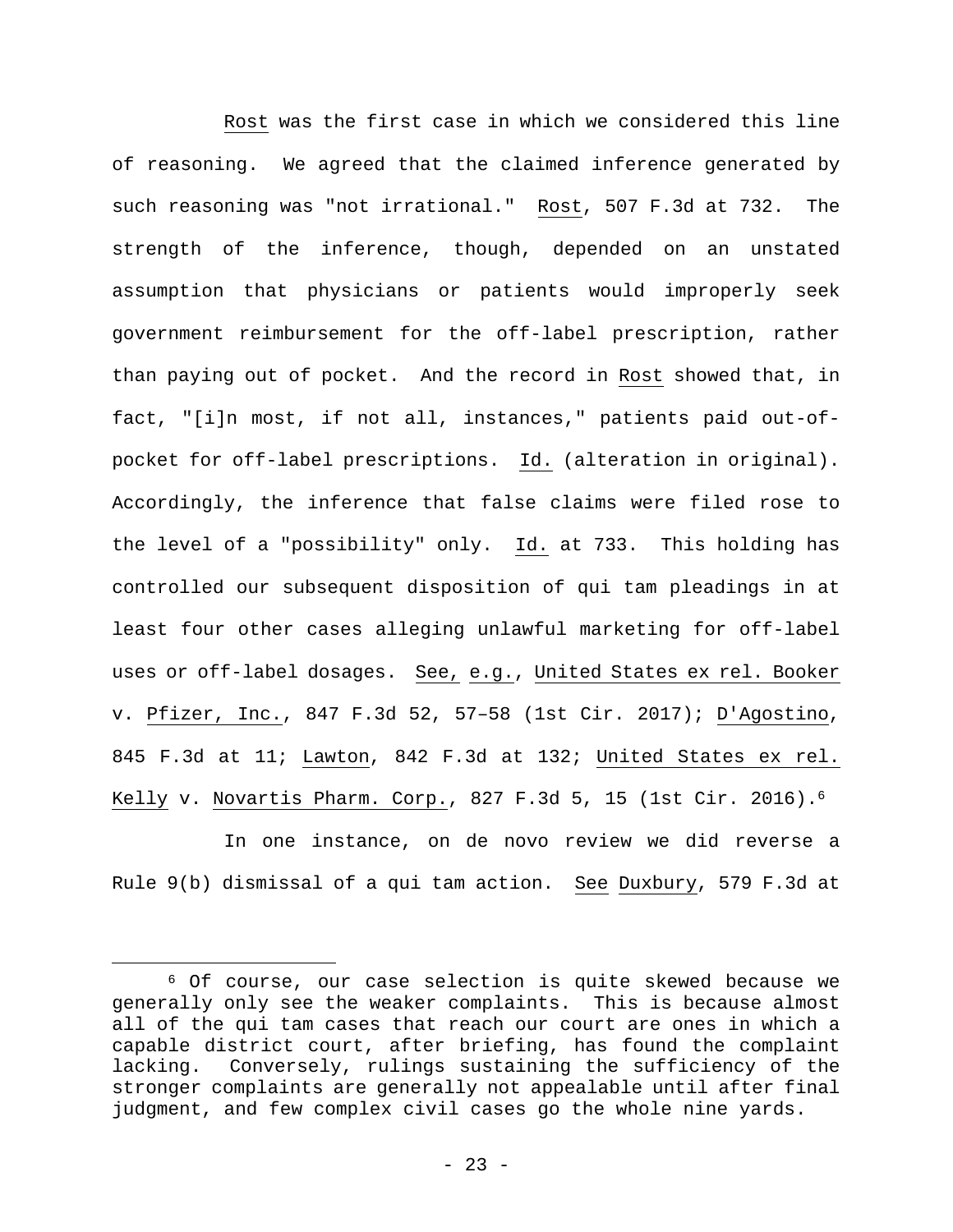32. The fraudulent scheme alleged in Duxbury involved the payment of kickbacks to health care providers in a manner designed to artificially inflate the reported price of a pharmaceutical product. Id. at 17. The kickbacks took the form, in large part, of free product given to providers "so that" they could submit the free product for reimbursement at the reported price, pocketing the payment. Id. at 31. The relator did "not identify specific claims." Id. at 30. He did, however, identify "as to each of . . . eight medical providers (the who), the illegal kickbacks (the what), the rough time periods and locations (the where and when), and the filing of the false claims themselves." Id. These allegations were sufficient to show "that false claims were in fact filed by the medical providers [the relator] identified, which further support[ed] a strong inference that such claims were also filed nationwide." Id. at 31.

What most distinguishes Duxbury from our off-label marketing cases is the nature of the conspiracy. In Rost, we found no strong reason to believe that patients provided drugs for offlabel use would seek reimbursement where the use was not eligible for reimbursement. Rost, 507 F.3d at 732. In Duxbury, though, the entire purpose of giving doctors free product was so that they would seek reimbursement to realize the kickback. Duxbury, 579 F.3d at 31. The alleged scheme would have made little sense had reimbursement not been sought. And the added detail about

- 24 -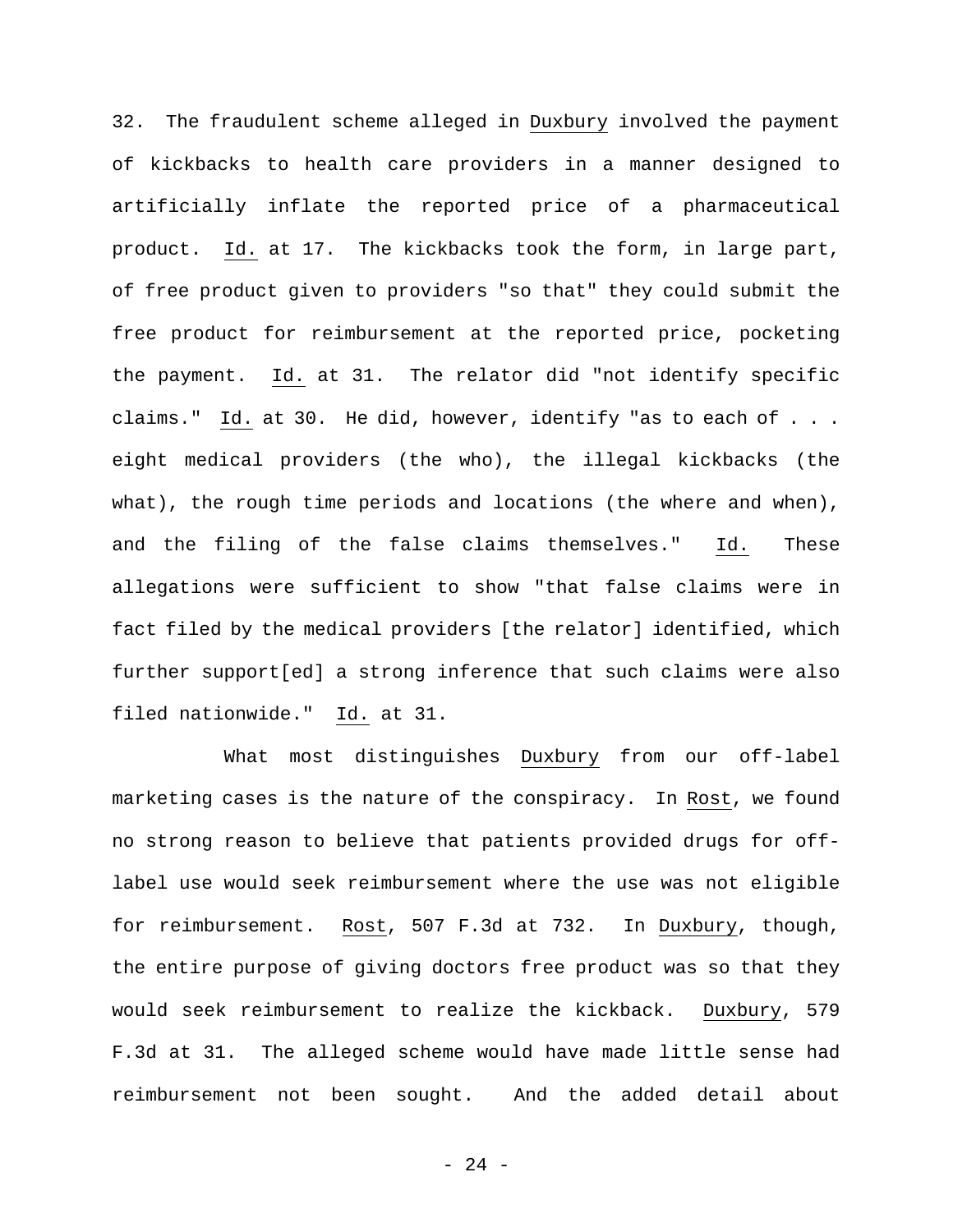transactions involving eight providers, while not claim-specific within the sense described in Karvelas, made the filing of some claims "beyond possib[le]." Id. (quoting Rost, 507 F.3d at 733).

Here, Relators press yet a third type of alleged fraud, which involves neither off-label marketing nor kickbacks. The fraudulent scheme alleged here--after our rejection of claims based on the FDA-approved product design--is that DePuy knowingly palmed off, as the approved Pinnacle MoM device, devices that materially deviated from the approved specifications in a manner that materially increased the risk of patient harm. There is no suggestion in the pleadings--and no reason to infer based on the allegations--that the minute but material manufacturing defects were known to the doctors, the patients, or the government. Nor would the defects in this particular instance have manifested themselves during surgery. Cf. D'Agostino, 845 F.3d at 12 (finding insufficient a pleading that false claims were likely submitted for government payment for defectively manufactured devices because the complaint alleged not "a latent manufacturing defect that manifested itself only after the surgery was completed and the claim for reimbursement submitted," but rather a "defect [that] caused the device to fail as the surgeons tried to use it, and thus before any claim for reimbursement might have been submitted"). Unlike in our off-label marketing cases, there is therefore no reason to suspect that physicians did not seek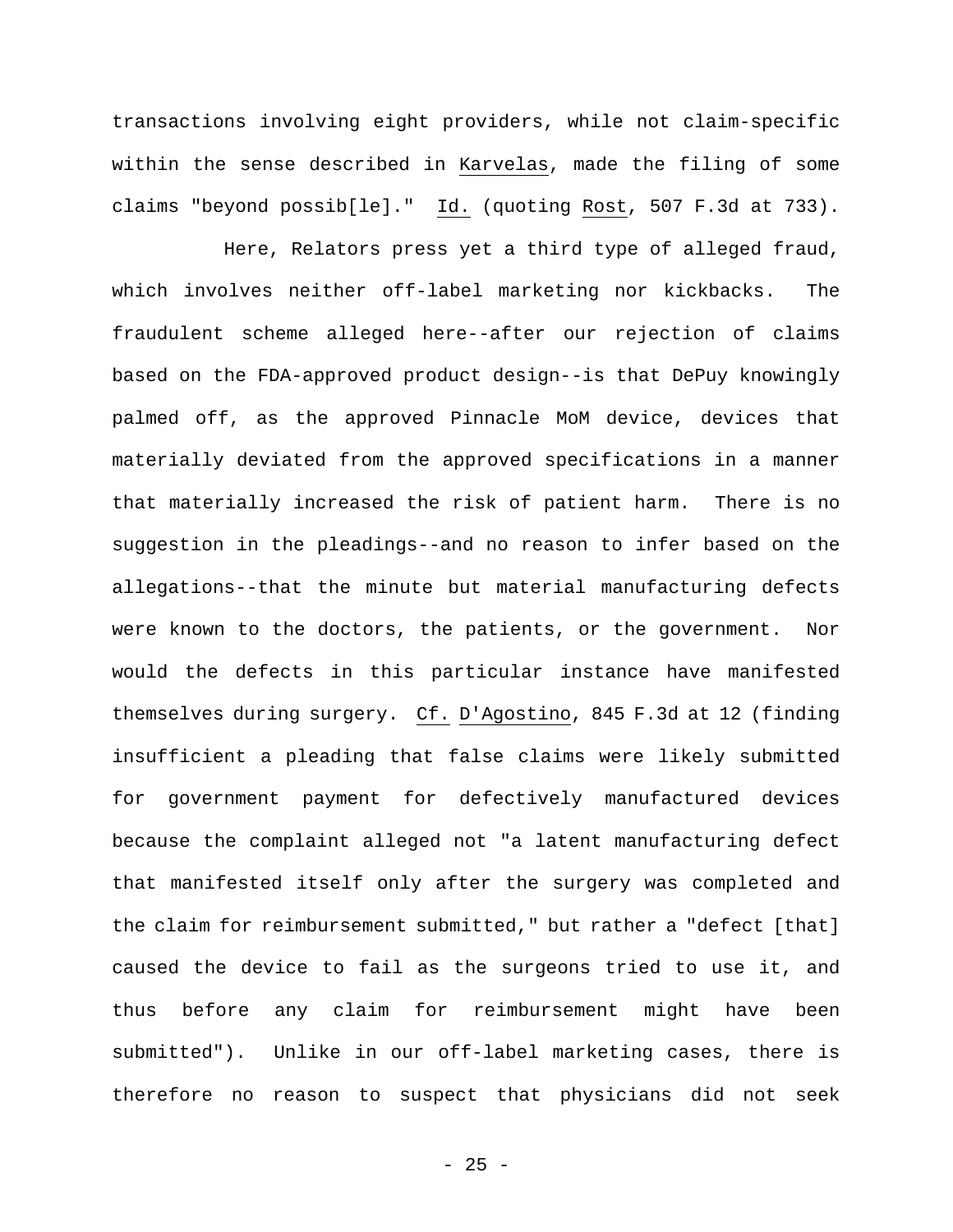reimbursement for defective Pinnacle MoM devices. Additionally, it is very likely that every sale of a Pinnacle MoM device was accompanied by an express or plainly implicit representation that the product being supplied was the FDA-approved product, rather than a materially deviant version of that product. Finally, given the nature of a total hip replacement, it is also highly likely that the expense is not one that is primarily borne by uninsured patients in most instances. Importantly, the complaint also alleges the sale and use of thousands of Pinnacle MoM devices, making it virtually certain that the insurance provider in many cases was Medicare, Medicaid, or another government program.7

To summarize, Relators allege that, over a five-year period, several thousand Medicare and Medicaid recipients received what their doctors understood to be Pinnacle MoM device implants; that more than half of those implants fell outside the specifications approved by the FDA; and that the latency of the defect was such that doctors would have had no reason not to submit claims for reimbursement for noncompliant devices. In this context, where the complaint essentially alleges facts showing that it is statistically certain that DePuy caused third parties

1

 $7$  For example, the complaint alleges that approximately 18,750 Pinnacle MoM devices were sold to Medicare patients alone between 2005 and 2009, and that those patients made up roughly half of the total number of people who received Pinnacle MoM devices during that timeframe.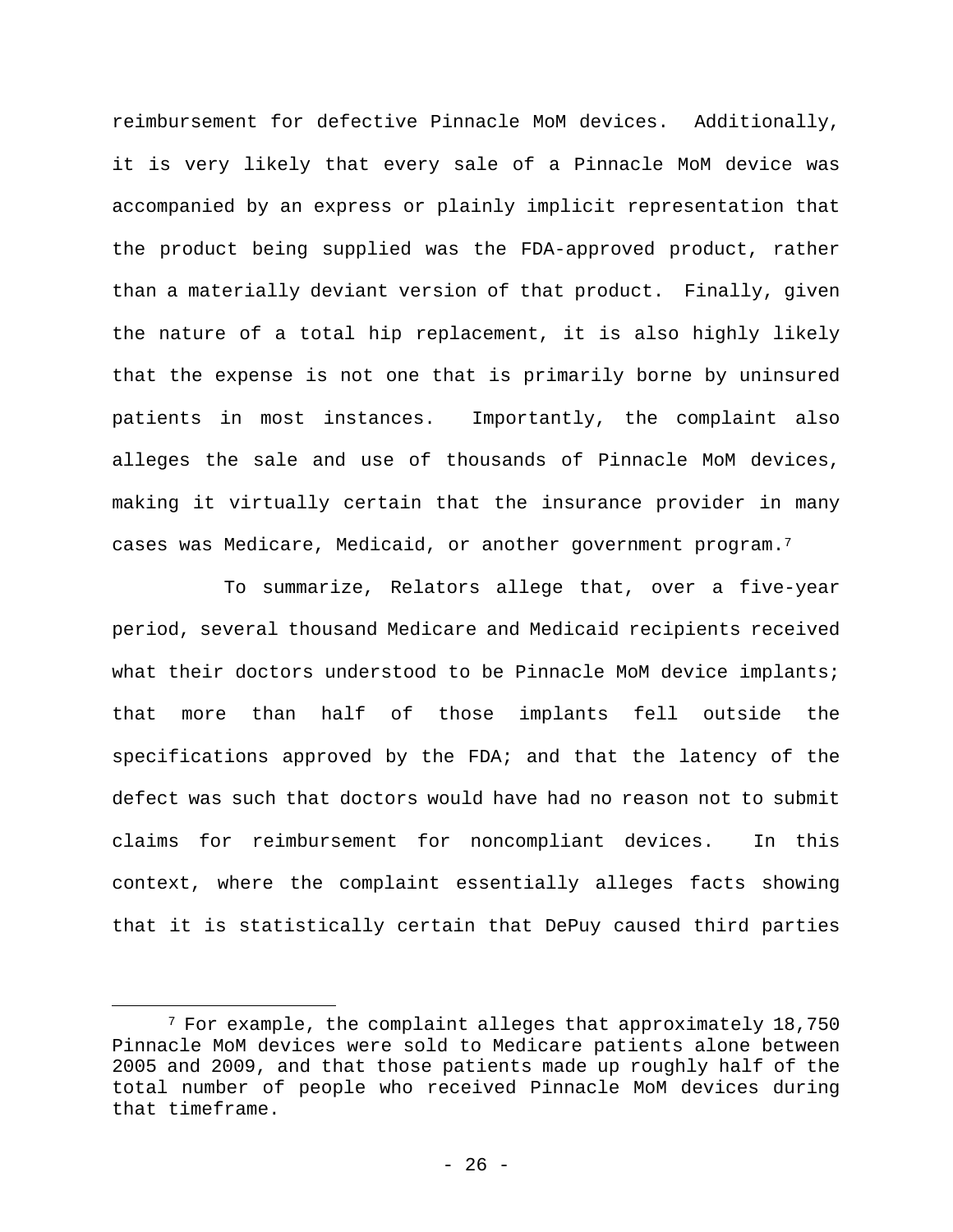to submit many false claims to the government, we see little reason for Rule 9(b) to require Relators to plead false claims with more particularity than they have done here in order to fit within Duxbury's "more flexible" approach to evaluating the sufficiency of fraud pleadings in connection with indirect false claims for government payment. In short, we have in this case a complaint that alleges the details of a fraudulent scheme with "reliable indicia that lead to a strong inference that claims were actually submitted," Duxbury, 579 F.3d at 29 (quoting Grubbs, 565 F.3d at 190), for government reimbursement from the United States and from the state of New York.<sup>8</sup>

**C.** 

While the foregoing suffices to sustain Relators' claims under the FCA<sup>9</sup> and New York's state-law analoque for indirect false

<sup>8</sup> Whether the one pleaded example offered here is necessary we need not and do not decide.

<sup>&</sup>lt;sup>9</sup> This includes both count 1 (alleging that DePuy violated 31 U.S.C. § 3729(a)(1)(A)) and count 2 (alleging that DePuy violated 31 U.S.C. § 3729(a)(1)(B)). As Relators observe, the district court stated: "The First Circuit has distinguished pleading standards for direct claims, or sales to the government, which are governed by 31 U.S.C. § 3729(a)(1)(A), from indirect claims to the government where a defendant causes third-parties to submit false claims, which are governed by 31 U.S.C.  $\S$  3729(a)(1)(B)." Nargol, 159 F. Supp. 3d at 252. This is incorrect: neither  $\S$  3729(a)(1)(A) nor § 3729(a)(1)(B) applies only to direct or indirect claims for government payment. Section 3729(a)(1)(A) imposes liability on defendants who directly "present[] . . . a false or fraudulent claim for payment or approval," and defendants who indirectly "cause[] to be presented[] a false or fraudulent claim for payment or approval." 31 U.S.C. § 3729(a)(1)(A). Likewise,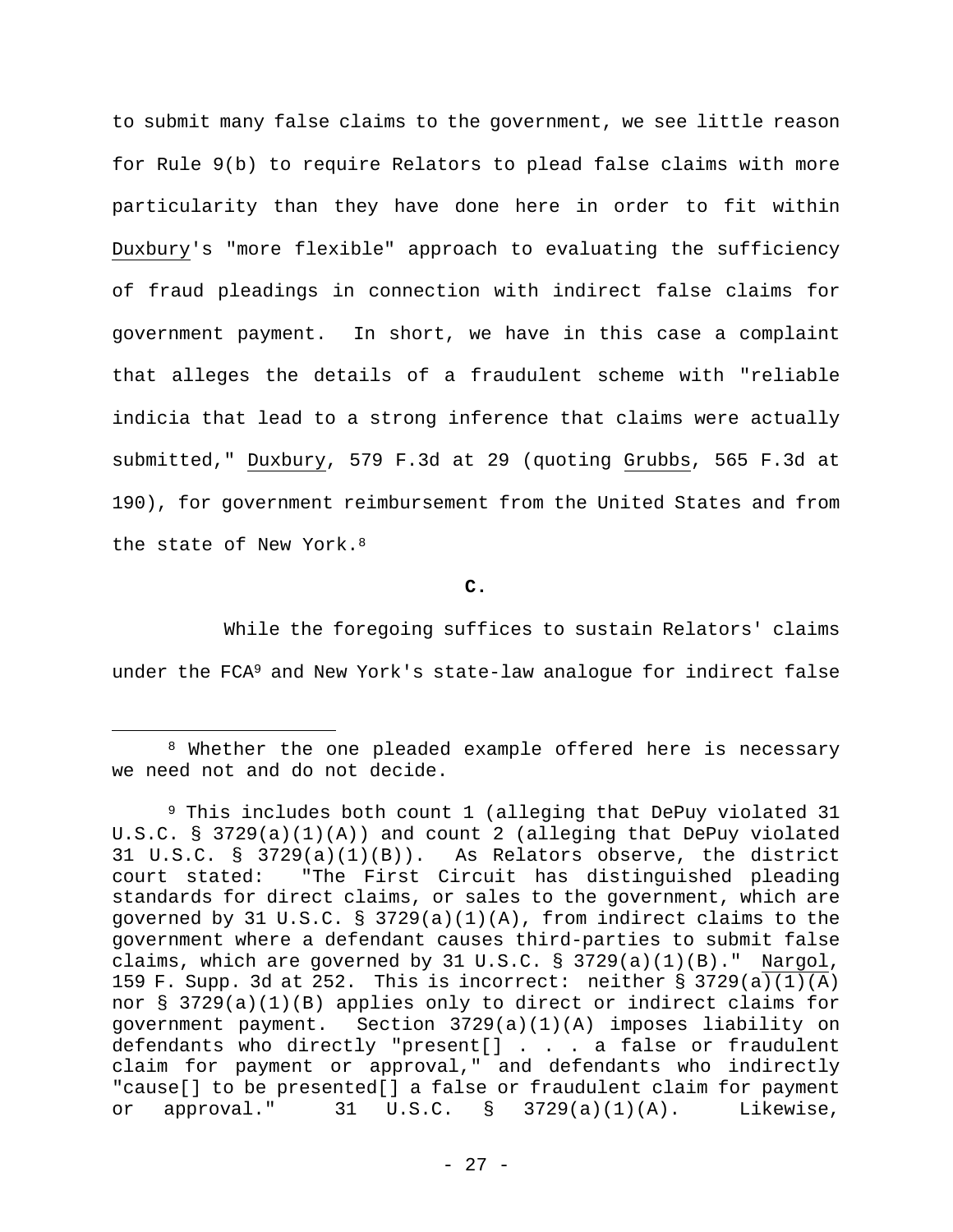claims for government payment, it does not sustain Relators' claims alleging that DePuy directly submitted false claims for payment to the government, or any of Relators' claims at all under the other state laws cited in the complaint. With regard to direct claims, Relators make no argument that the "more flexible" standard articulated in Duxbury and Gagne applies, or that their allegations satisfactorily plead the transactional particulars required under Karvelas. They argue only that they need offer no transactional particulars because all sales were fraudulent. Yet, Relators themselves concede that not all of the Pinnacle MoM devices were manufactured defectively, and we have in turn rejected their argument that their design-defect theory works. In short, this is not a case in which every claim for payment was by definition fraudulent, so we need not decide how we might rule in such a case.

With respect to payments by states other than New York, Relators for the most part have made conclusory allegations that state and municipal analogues to the FCA were violated when claims

section 3729(a)(1)(B) similarly prohibits both directly "mak[ing or] us[ing] . . . a false record or statement material to a false or fraudulent claim" and "caus[ing] to be made or used[] a false record or statement material to a false or fraudulent claim." Id. § 3729(a)(1)(B). Relators allege that doctors certified to Medicare that the device they implanted was reasonable and necessary for patient care because it was the Pinnacle MoM device that the FDA had approved, and that such certifications were frequently false because manufacturing defects made the implanted device materially different from the one the FDA approved. This is sufficient to particularly plead a cause of action under both § 3729(a)(1)(A) and § 3729(a)(1)(B).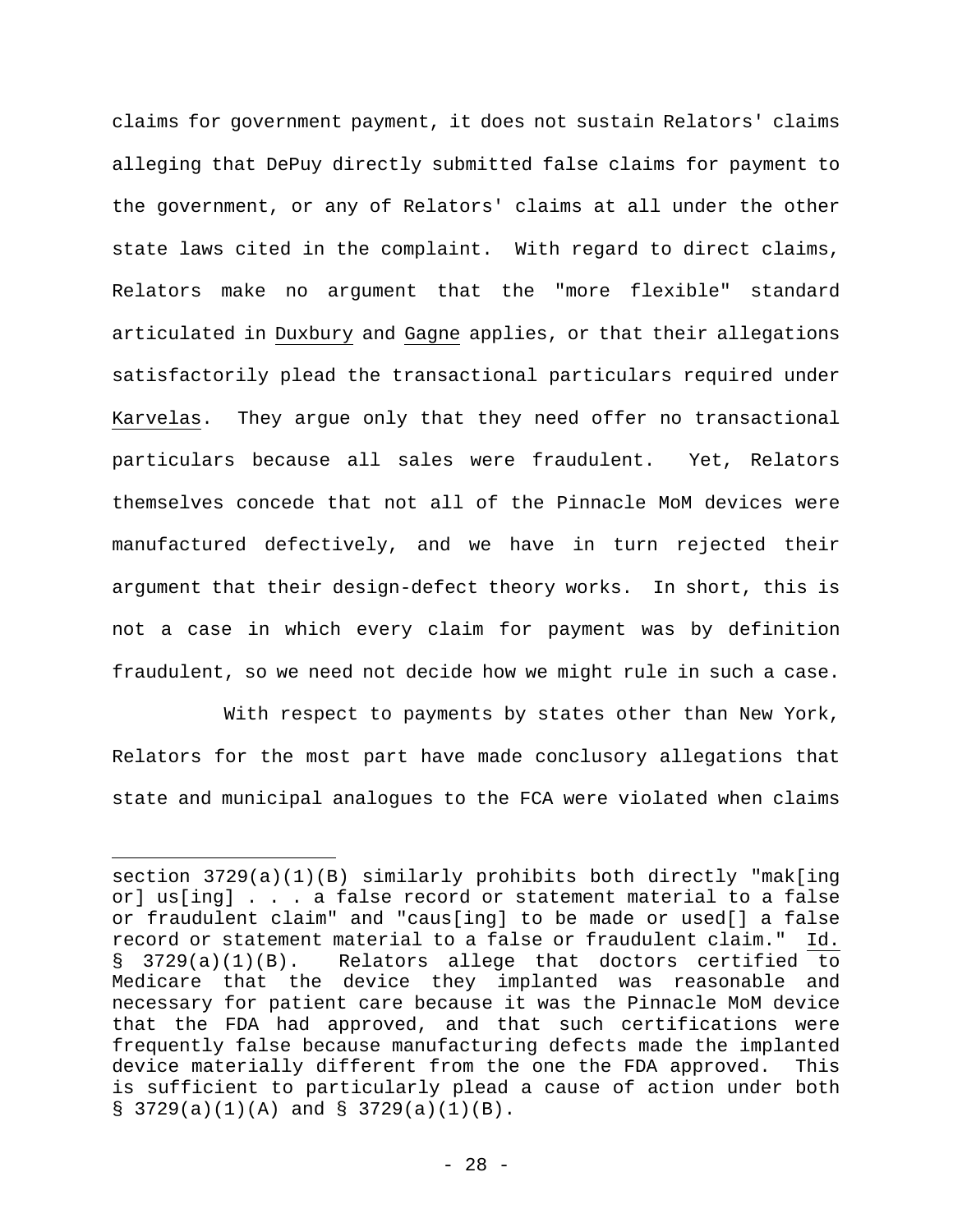for reimbursement were submitted for covered patients in a handful of states and municipalities, but the complaint does nothing to allege that Pinnacle MoM devices were advertised to and implanted by physicians in Arkansas, California, Colorado, Chicago, or any other state or municipality except for the state of New York. Relators do not allege that DePuy made the Pinnacle MoM device available to surgeons and their patients in those places, much less how many of such devices (if any) were ordered and implanted in patients, how many total-hip-replacement surgeries (if any) were performed in these places, or how many people in these places were covered by government healthcare programs during the relevant timeframe.

The exception, again, is New York. Relators do allege that between 2005 and 2010, "New York State Medicaid paid for an average of approximately 1280 claims each year for total hip replacement devices," fifty percent of each of which the United States paid; that MoM hip-replacement devices made up a large percentage of devices being prescribed and installed during that time; and that given both DePuy's general market share and the specific market share of the Pinnacle MoM device, "nearly 425 Pinnacle devices bearing the diametrical-clearance manufacturing defect would have been paid for by New York State Medicaid," and the United States, "between 2005 and 2010." This is enough for Relators' manufacturing-defect-based indirect claims under New

- 29 -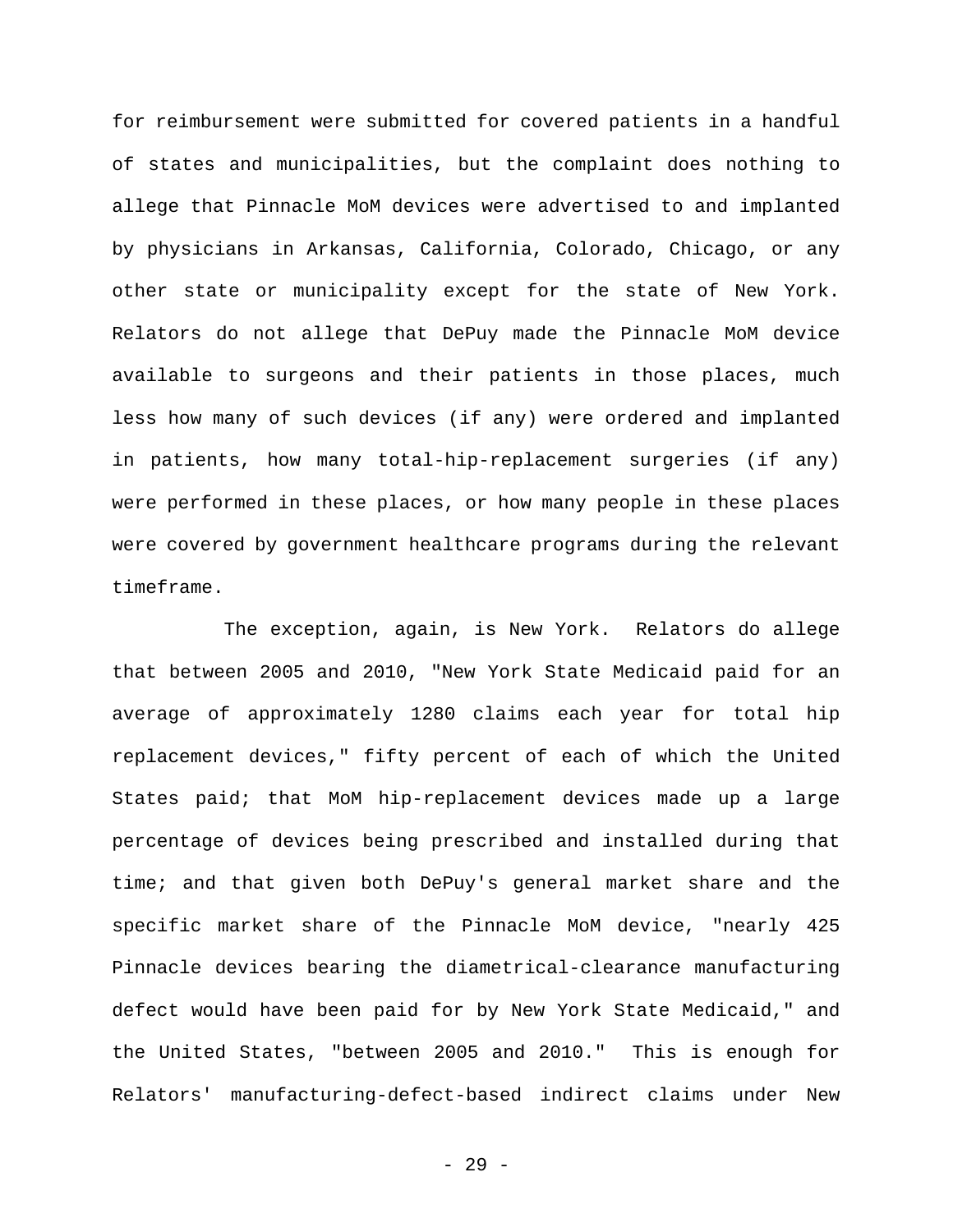York's analogue to the FCA to satisfy Rule 9(b)'s particularity requirement.

## **D.**

Finally, Relators argue that the district court should have permitted them leave to amend so that they could file yet another (i.e., a fourth) version of their complaint that would comply with the strictures of Rules 9(b) and 12(b)(6). But see In re Biogen Inc. Sec. Litig., 857 F.3d 34, 45 (1st Cir. 2017) (explaining that we review denials of motions to amend and for reconsideration for abuse of discretion, discouraging "any expectation that there will be leisurely repeated bites at the apple" (internal citation omitted)). Relators contend that they made this request both before and after the district court entered judgment against them, first by seeking leave to amend under Rule 15(a) and then by seeking reconsideration and leave under Rules 59 and 60.

The relevant gist of the proposed fourth complaint is the addition of transactional particulars for some indirect claims for government payment for Pinnacle MoM devices. Those details do nothing to overcome the defect in Relators' fraud-on-the-FDA, design-defect claims, or the absence of transactional particulars for the alleged direct claims that Relators do not argue are within Duxbury's "more flexible" exception to the requirements of Karvelas. The proposed amendments are also unnecessary to rescue